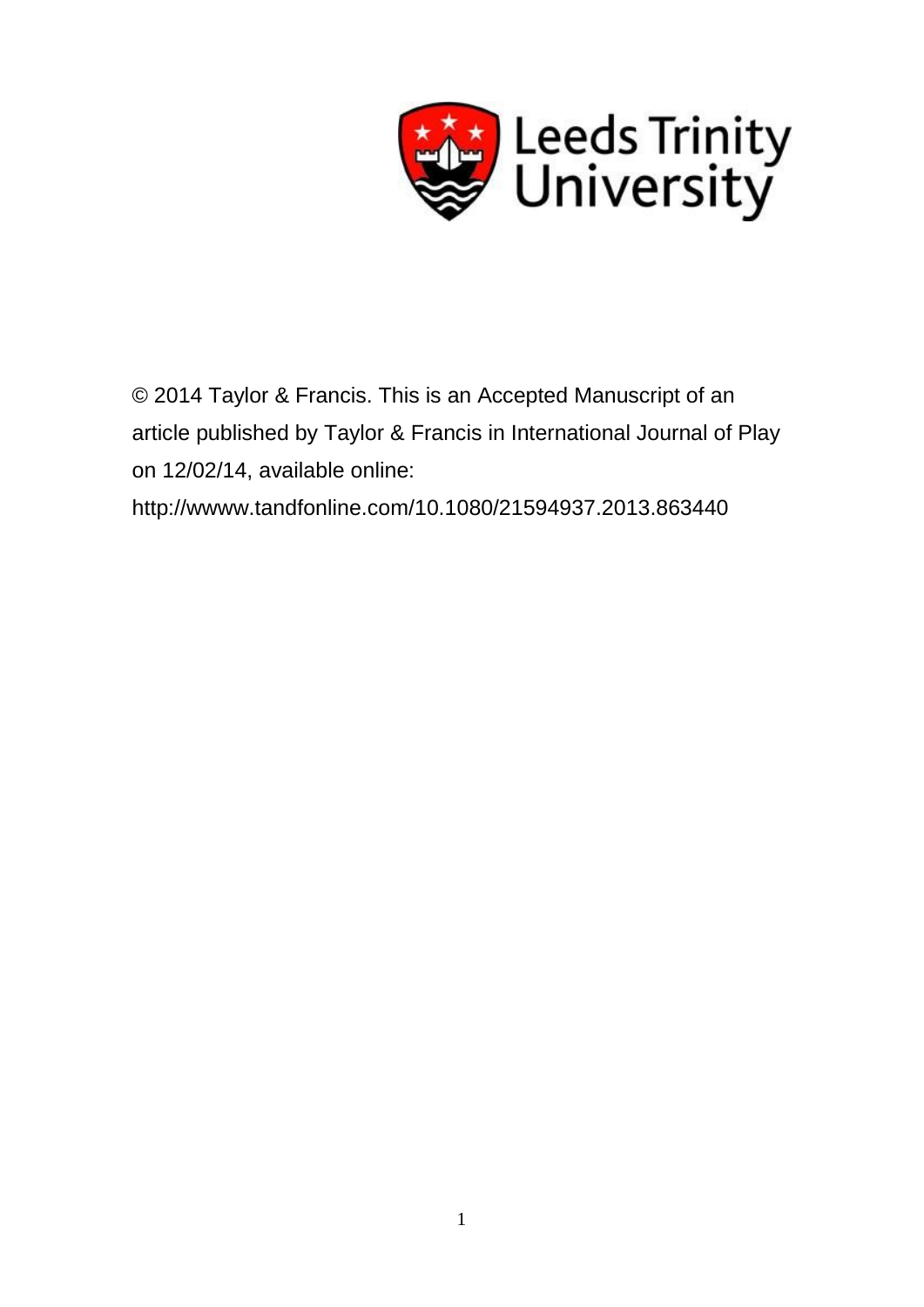# **On 'becoming social': the importance of collaborative free play in childhood**

Pam Jarvis<sup>a\*</sup>, Stephen Newman<sup>b</sup> and Louise Swiniarski<sup>c</sup>

*a School of Children, Young People and Families, Leeds Trinity University, Leeds, UK b School of Education and Childhood, Leeds Metropolitan University, Leeds, UK <sup>c</sup>Faculty of Education, Salem State University, Salem MA, USA* 

\* Corresponding author. Email: pamannj@gmail.com

## **Notes on contributors**

Dr Pam Jarvis is a graduate psychologist, social scientist and educational researcher. She is currently working as a Senior Lecturer in the school of Children, Young People and Families at Leeds Trinity University and as an Open University tutor, supporting education and child development students on a wide range of programmes at undergraduate and master's level. She was awarded a PhD by Leeds Metropolitan University in 2005 for her thesis 'The role of rough and tumble play in children's social and gender role development in the early years of primary school'.

Dr Stephen Newman has experience of teaching in secondary and higher education, and has qualified teacher status. He is currently Senior Lecturer in Education & Continuing Professional Development in the School of Education and Childhood at Leeds Metropolitan University, and Course Leader for the MA in Leadership and Management in Education. He was awarded a PhD by The University of Sheffield in 1997 for his thesis on Schön, teacher education and professional development, which was subsequently published.

Dr Louise Swiniarski, Professor of Education at Salem State University in Massachusetts, has been a Visiting Professor at Leeds Metropolitan University and a Visiting Practitioner at Harvard University's Principals' Center. She presents at conferences worldwide on global education, early childhood, and on an American educator, Elizabeth Peabody. She is a recipient of many awards including the International Research Scholarship for International Scholars from the government of Finland. As an author of professional books, book chapters, editorials, and articles, she serves on the editorial board of the *Early Childhood Education Journal* and is editing a publication on world class early education*.*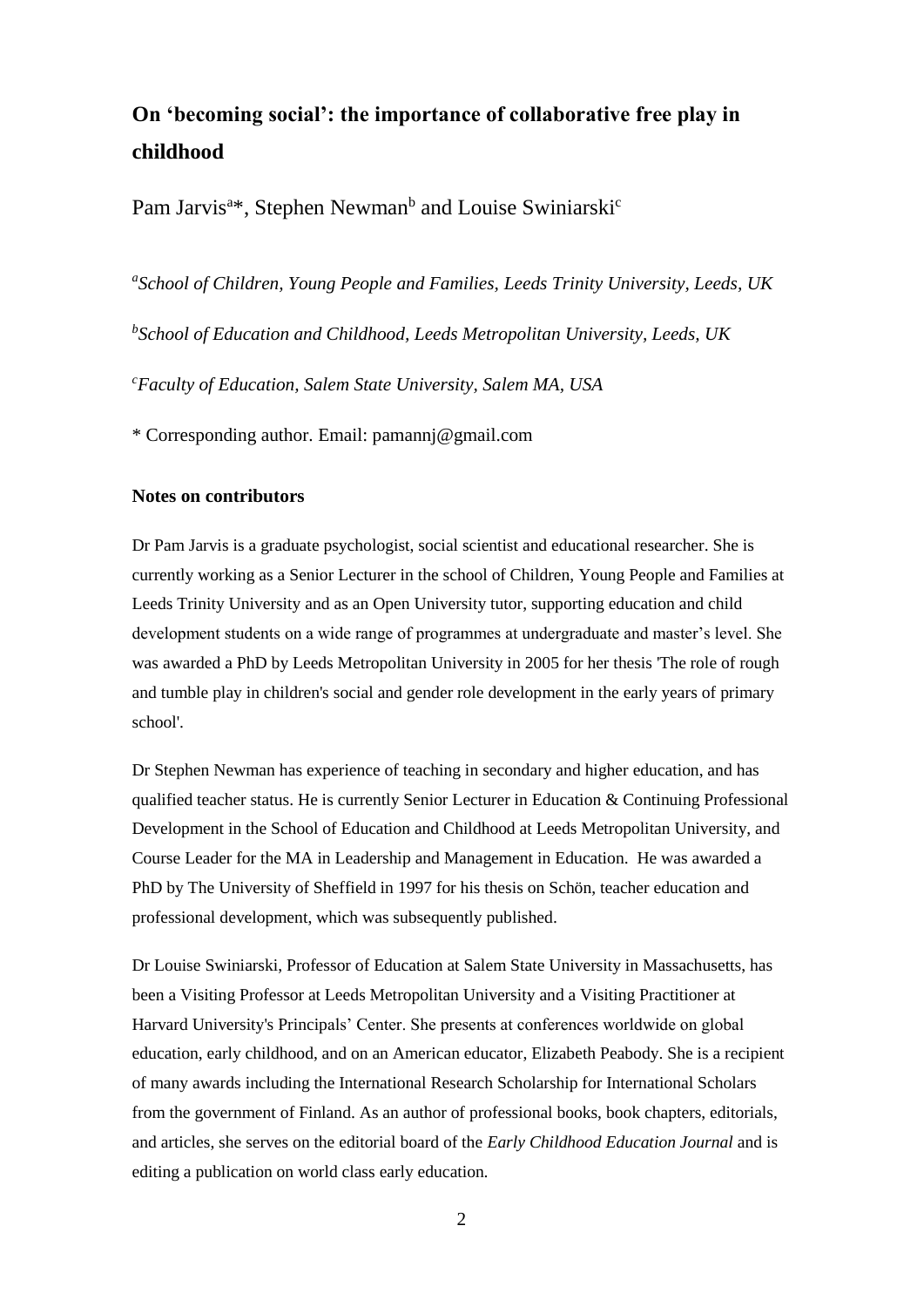# **On 'becoming social': the importance of collaborative free play in childhood**

There is increasing concern about declining mental health amongst children in the UK and the US. Evolutionary and anthropological theorists have begun to build a theory linking this situation to decreasing opportunities to engage in free play. This paper will explore typical contexts for children in these nations, concluding that a range of recently emerging environments have decreased opportunities for collaborative peer free play and 'discovery' activities for the current generation. We will draw the theoretical analysis from a broad area of research encompassing psychology, anthropology, education, sociology, marketing, and philosophy to offer a new blend of practical and theoretical perspectives that may shed further light upon this topic.

**Keywords:** collaborative free play; evolution; children's well-being; discovery learning; education; human primate

### **Introduction: Collaborative free play and childhood**

Human infants are born at a much earlier point in their neuronal development than their nearest primate relatives, and are equipped by nature to build a substantial number of neuronal connections in response to the physical and social environment. Human beings evolved within the environmental niche of a hunter-gatherer, but our cognitive flexibility and consequent technological innovation have led us to a succession of new ways to structure our societies, with the initial innovations occurring around permanent settlements that replaced a nomadic existence, approximately 10,000 years ago. In evolutionary terms, 10,000 years is insufficient time for any major change to have occurred in the evolved physiology and psychology of a species with the life-span of a human being. Whilst there have been some minor environment-driven changes in the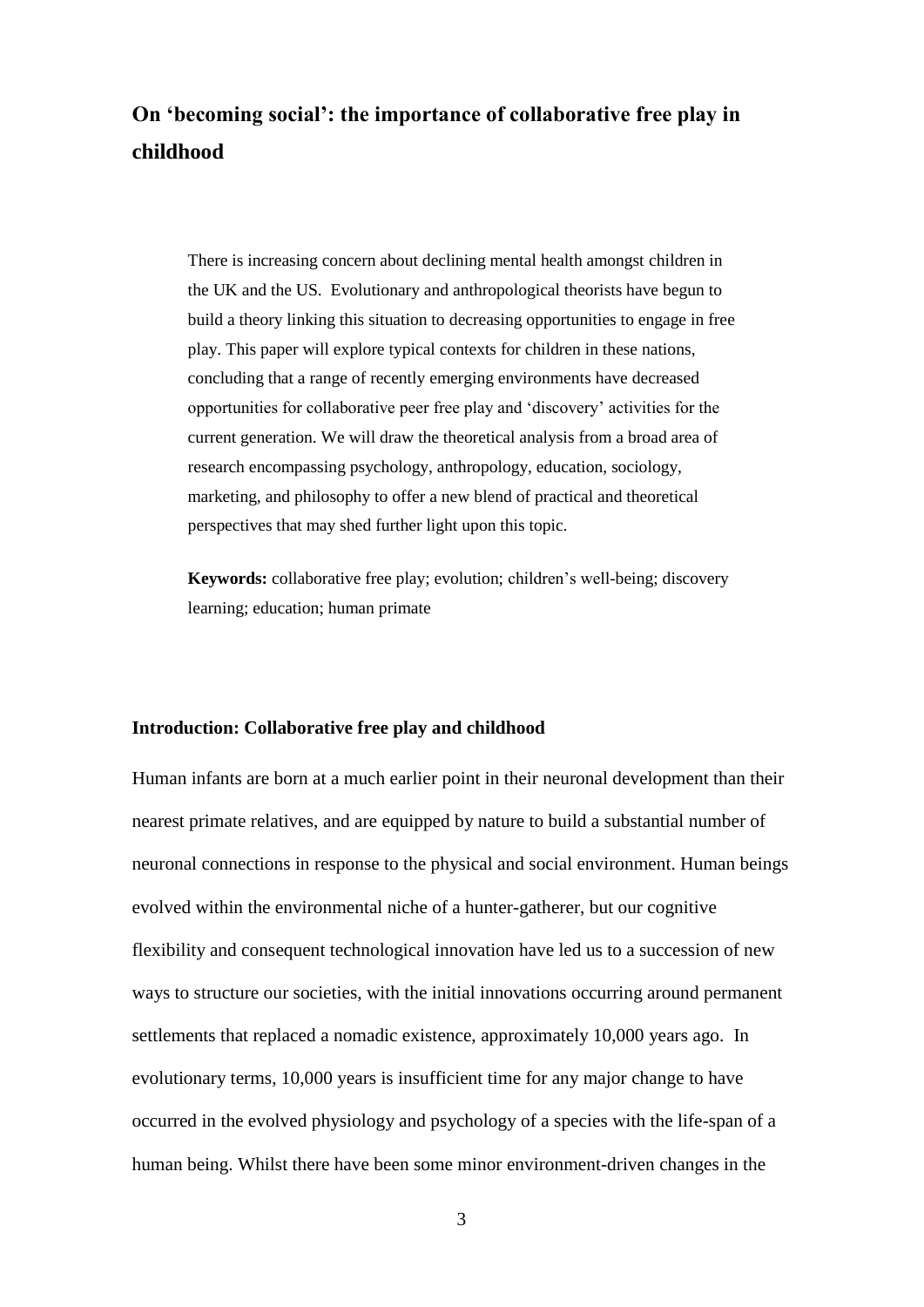current human species 'Homo Sapiens' at the ethnic level over this period (for example dietary tolerances and disease immunities), the phenomenon of play in the developmental period is far more deeply embedded in time within many evolutionary layers, those of the evolutionary class (mammalian), order (primate), and species (human). Many anthropologists and evolutionary psychologists propose that play has an important role in enabling children, in common with other, albeit less cognitively flexible mammalian young, to become more competent and confident. Lancy argues that 'play is a cultural universal. Children are observed playing in every society studied by anthropologists' (Lancy, 2007, p. 274), and Bjorklund and Pellegrini write:

The ubiquity of play in juveniles' lives has led many scholars to assume that play serves a very important developmental function. For example, some scholars have listed over 30 possible functions of play (Bjorklund and Pellegrini, 2000, p. 1693).

It can thus be posited that *homo sapiens* (the man who knows) can only fully develop through *homo ludens* (the man who plays) (Huizinga, 1949).

However, sweeping societal changes have recently been driven by the advent of industrial/post-industrial urban environments, greatly altering the conditions in which we raise young human beings. In his essay 'The decline of play and the rise of psychopathology in children and adolescents', Gray (2011) argues for a causal link between these two issues:

Over the past half century or so, in the United States and in some other developed nations, opportunities for children to play, especially to play outdoors with other children, have continually declined. Over this same period, measures of psychopathology in children and adolescents—including indices of anxiety, depression, feelings of helplessness, and narcissism—have continually increased (Gray, 2011, p. 443).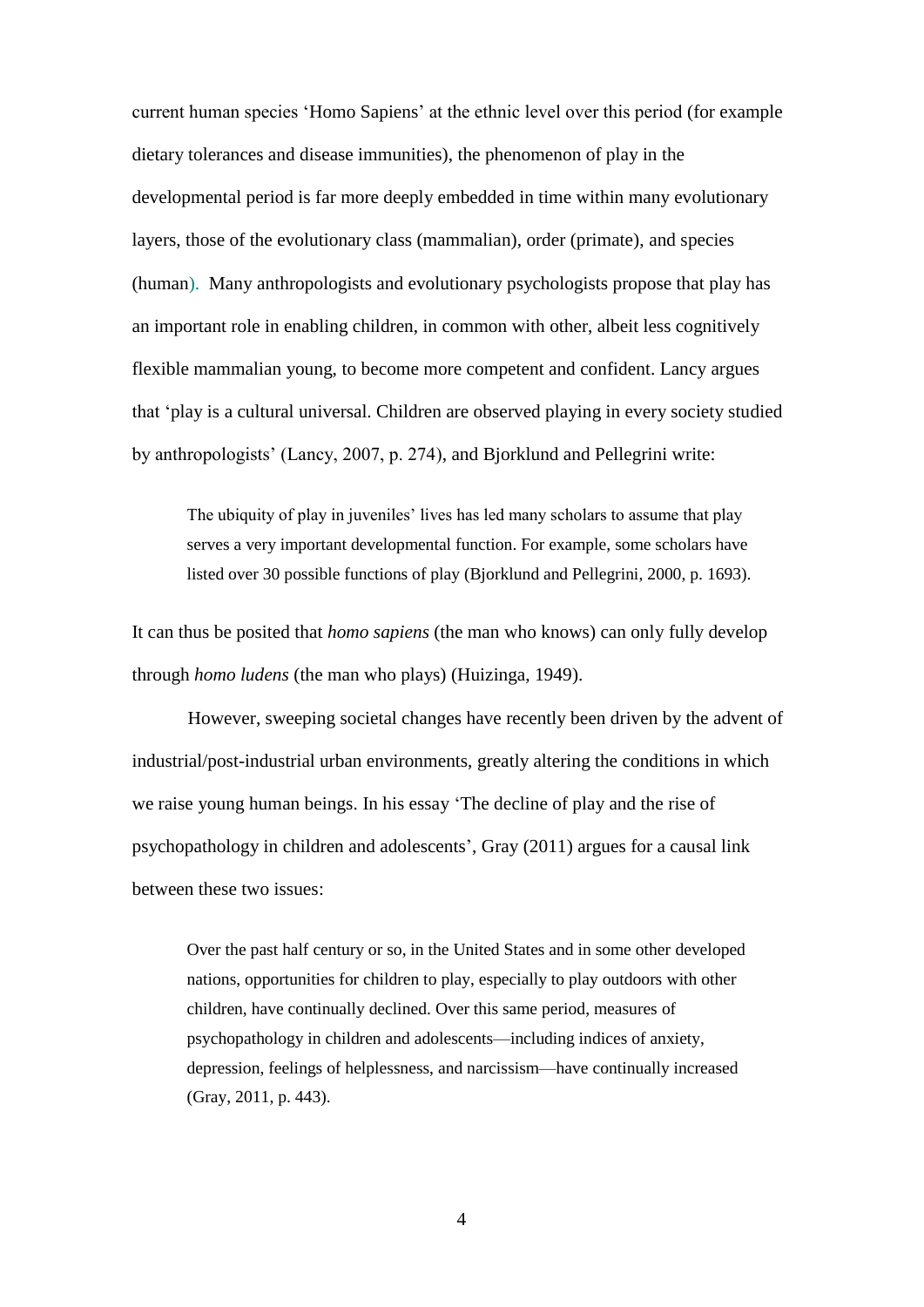Here, in agreement with Gray (2011; 2012), we argue that a variety of cultural changes in contemporary Anglo-American society have unfolded over the past halfcentury, gaining speed and momentum over the latter half of this period, resulting in rapidly decreasing opportunities for children to engage in free play and 'discovery' activities, and that a range of correlational evidence is beginning to point to a particular set of effects, the majority of which cannot be studied in a 'cause and effect' manner due to the impossibility of variable and ethical control. This paper will explore a range of research in the arenas of psychology, anthropology, education, sociology, marketing and philosophy that may shed some light on why these changes are important.

A range of concerns relating to children's and adolescents' behavioural and emotional problems, and mental illness amongst this demographic group, have been carefully traced by Collishaw, Maughan, Goodman, and Pickles (2004). The extent of the issue can be considered in different ways. One approach is to consider the numbers involved as a percentage of the relevant population; another is to consider the trends. The picture that emerges is complex. In Great Britain, a survey carried out in 2004 by the Office for National Statistics on behalf of the Department of Health and the Scottish Executive, concluded that 'one in ten children and young people … aged 5 to 16 … had a clinically diagnosed mental disorder' (Office for National Statistics, 2005, p. 24), noting that there had been no overall change in this proportion since the previous study in 1999 (Office for National Statistics, 2005, p.xxi). In a different study, which was commissioned to further investigate a proposed 'lack of well-being' in British children initially raised by UNICEF (2007), The Children's Society report posited a link between metal health and children's' experiences, obliquely concluding that, 'if mental health difficulties have increased, it must be because the quality of children's experience has deteriorated' (Layard and Dunn, 2009, p. 116). More recently, The Children's Society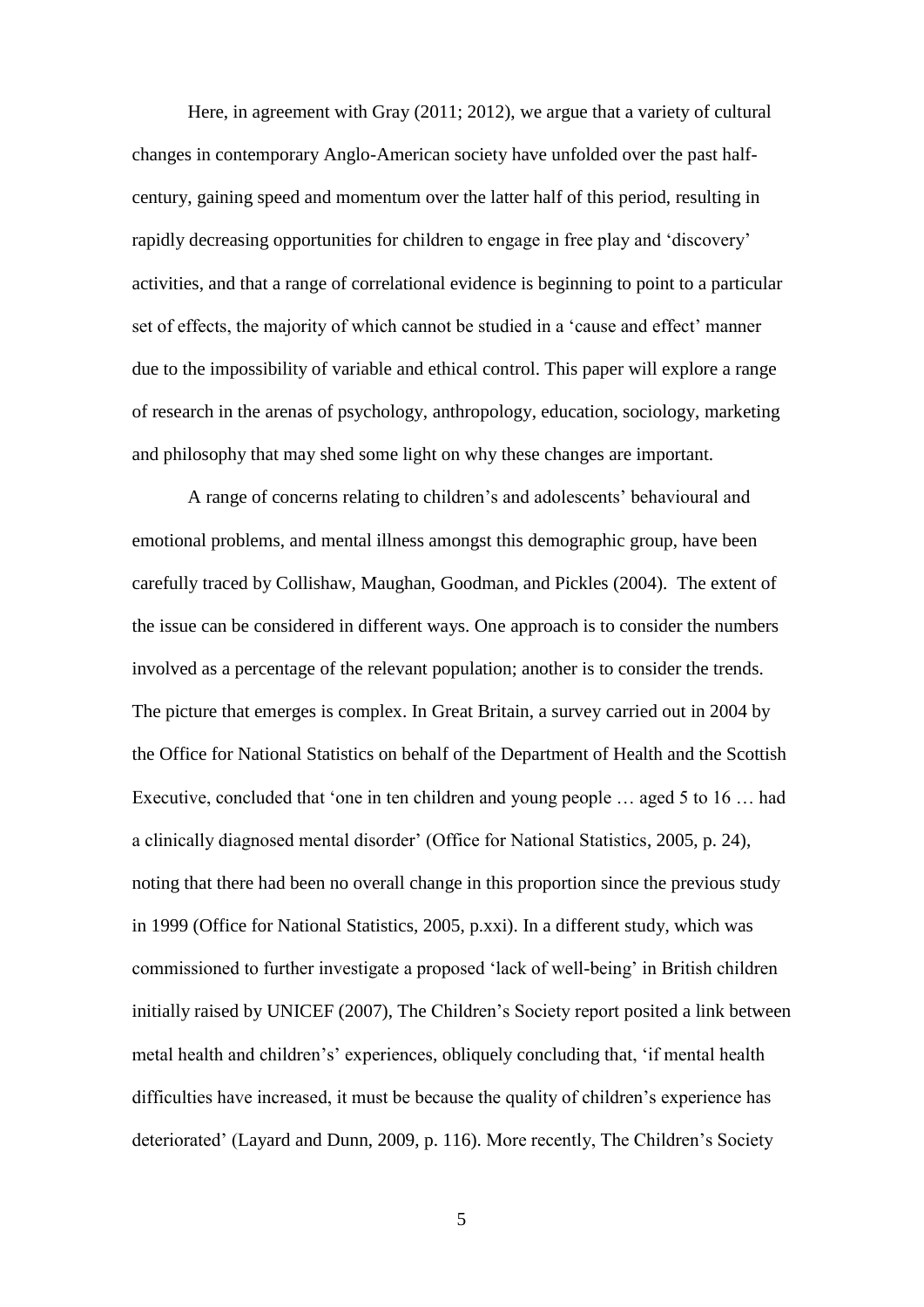and the University of York conducted research, as a result of which they estimated that about 'half a million children in the UK in the eight to 15 age range have low wellbeing at any point in time' (The Children's Society, 2012, p. 5), a phrase they use to indicate deep-rooted unhappiness.

Yet the evidence of trends is not conclusive. In 2008, Maughan, Collishaw and Goodman (on this occasion, with Meltzer) revisited their original study and found that there had been some signs of a plateau, or possibly even a slight reversal, in the trends that they had originally identified (Maughan, Collishaw, Meltzer, and Goodman, 2008). Their evidence was mixed; parents and teachers proposing that there had been a slight improvement in pro-social behaviours from children, but that there had been no similar change in emotional difficulties, peer problems, conduct problems and hyperactivity. This is a dichotomous finding, indicating that the change in outwardly expressed behaviour no longer entirely fits the underlying issues. It is possible that adults are engaging in more conscious 'coaching' relating to children's social and emotional expressions in response to formal school-based initiatives such as 'New Labour's' SEAL (Social and Emotional Aspects of Learning) (Department for Education and Skills, 2005) which has had some impact on behaviours which occur directly under the adult eye. However, this is entirely speculative and, as the researchers conclude, 'further data-points are needed to test whether, as in the US, this plateau signals the beginning of a more general decline' (Maughan et al., 2008, p. 310).

In 2013 UNICEF also renewed its exploration of children's sense of well-being in rich European nations, and found the UK in  $16<sup>th</sup>$  place, still well behind the Scandinavian nations and all the Northern European nations apart from Austria, which ranked in 18<sup>th</sup> place. The United States was ranked in 26<sup>th</sup> place, with only Lithuania, Latvia and Romania respectively filling the three places behind (UNICEF, 2013). The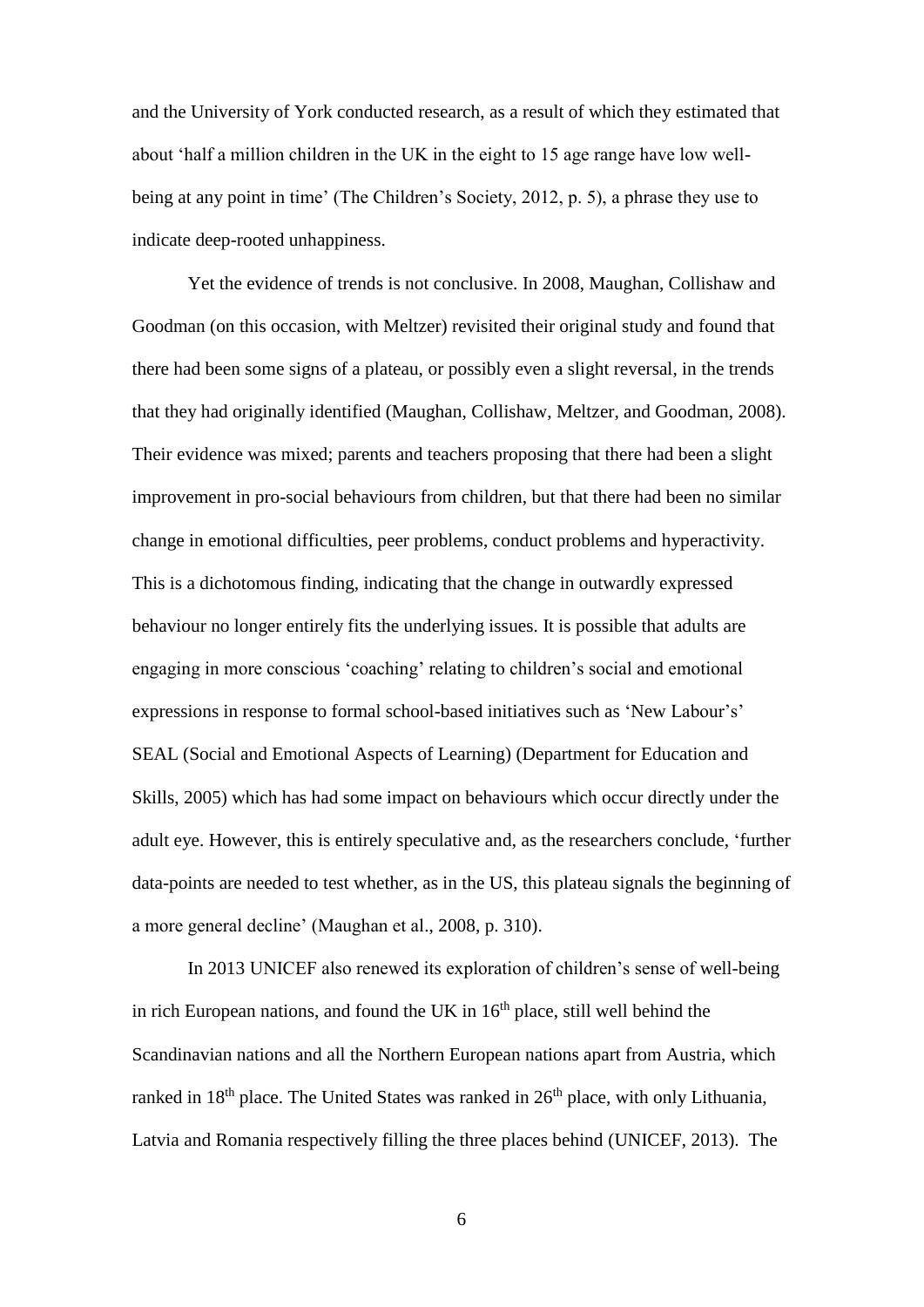UK emerged with some very clear indicators of childhood stress still firmly in place; for example, high alcohol-abuse rates in young people aged between eleven and fifteen, and a low rate of further education take-up which, UNICEF suggested, may be due to a narrow emphasis on academic achievement during the school years.

Elkind (2007) proposed that, in the United States, stress and despair results from contemporary US children's experience of being 'hurried' through childhood by busy, stressed adults, resulting, he theorised, in a dwindling sense of mental 'wellness' in American society. Twenge (2000, p. 1018) reported that, in the US, 'self-reports of anxiety have risen by about a standard deviation between the 1950s and the 1990s' and that 'anxiety is so high now that normal samples from the 1980s outscore psychiatric populations from the 1950s'. She concluded that societal factors, namely 'low social connectedness and high environmental threat' were the underlying culprits, adding her hypothesis that 'until people feel both safe and connected to others, anxiety is likely to remain high' (Twenge, 2000, p. 1017).

#### **On 'becoming social'**

One theoretical perspective that can be used to describe human psychological factors underlying the need for a large amount of authentic social interaction during development is that offered from a cultural psychological paradigm by Moghaddam, who suggests that developmental scientists have for too long concentrated on what he calls the 'embryonic fallacy', characterised as 'the assumption that as soon as life begins, the individual becomes the source of psychological experiences' (Moghaddam, 2010, p. 466). Such a view leads to the notion of the child as a 'self-contained individual [who is]… assumed to be the sole or main source of psychological experiences' (Moghaddam, 2010, p. 466). In contrast to this, Moghaddam draws on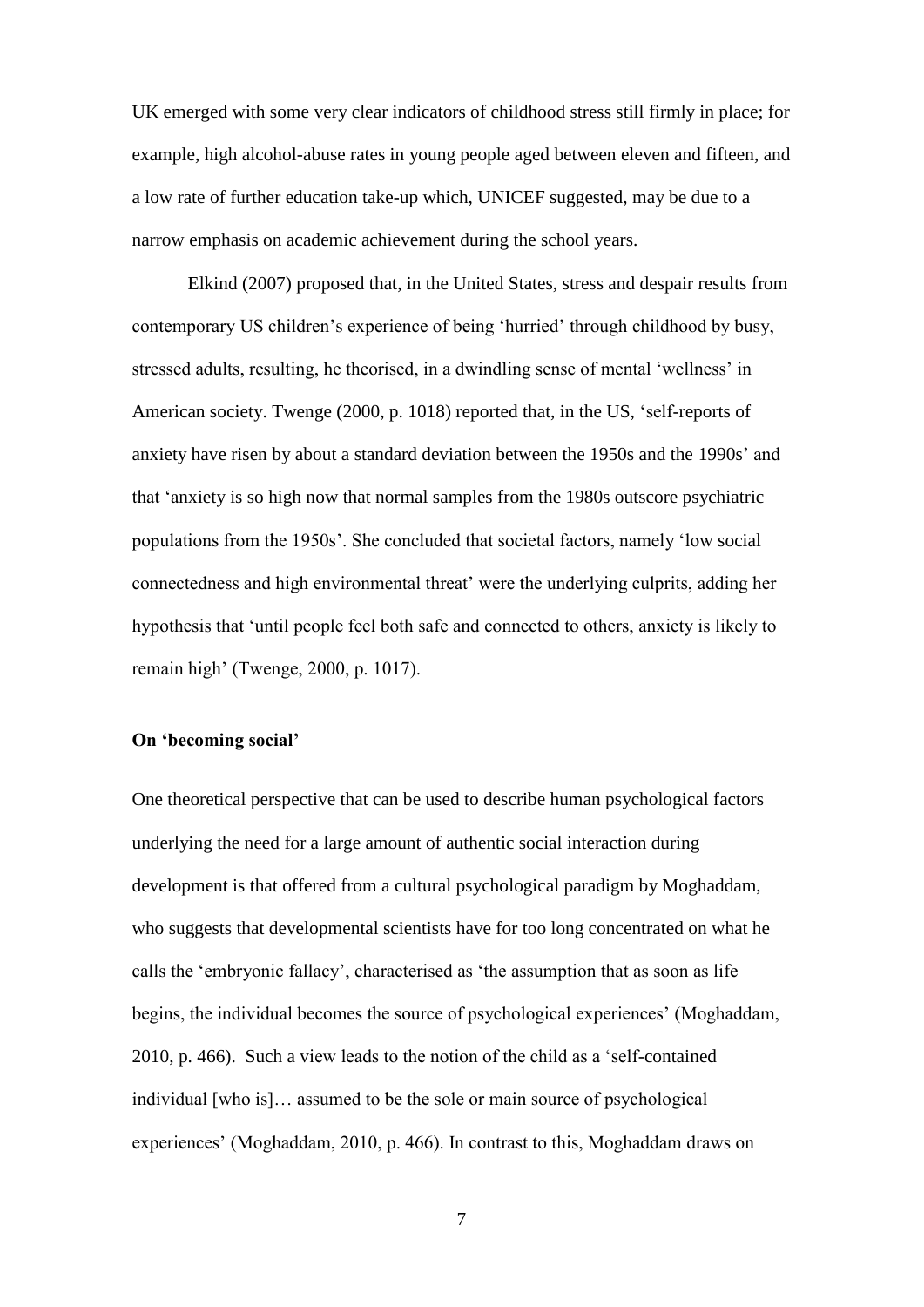some of his earlier work (Moghaddam, 2003) and work by others (e.g., Sammut, Daanen, and Sartawi, 2010) to argue that it is the understandings shared within and between cultures about social reality that develop the notion of interobjectivity, and that it is from this notion that intersubjectivity develops (p. 466). Intersubjectivity is here taken to mean how individuals understand other individuals, and 'how individuals perceive others' (Moghaddam, 2010, p. 466), which of course, are vital to everyday life within all human societies. Such concepts are also beginning to emerge in neuropsychology, where Hood (2012, p. ix) argues that 'while the daily experience of our self is so familiar … brain science shows that this sense of self is an illusion'. Hood's central point is that the ability of human beings collectively to create a complex dynamic culture has the emergent property of each individual creating an illusionary sense of self, which is largely used as a social navigation tool; in this area of theory, the collective mind precedes and actually *produces* the existence of what we perceive as our own individual mind.

We can find a philosophical expression of this debate in the later philosophy of Ludwig Wittgenstein who, in his later writings, argued against the existence of 'private languages'. This perspective, we believe, supports the proposal that peer collaboration in play-based activity is crucially important in the intricate interconnectedness of children's social, emotional, intellectual, and linguistic development; in such activity, children develop an ability to contribute, which in turn produces an emergent of sense of competence and, within members of a highly social species, feelings of 'belonging', 'usefulness', and subsequent well-being.

In this context, one important point is that 'primitive natural expressions' (Wittgenstein,  $Z$ ,  $\S218$ )<sup>1</sup> of fear, anger, joy, pain, playfulness and so on, provide the basis (Wittgenstein, *PI*, §257) for the acquisition of a first language; by training and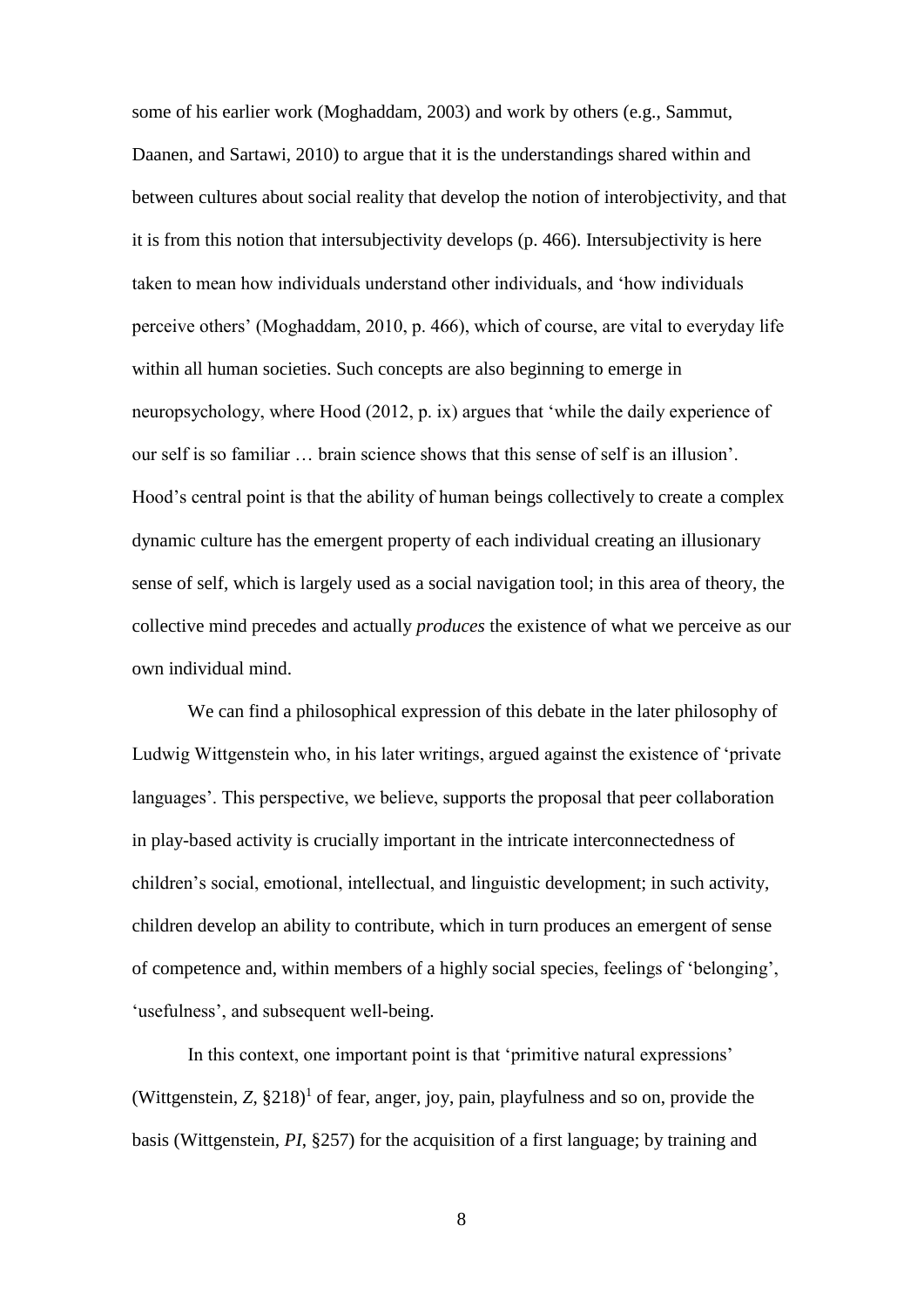persuasion, infants can be brought into a community of shared meanings which provide the frame of reference through which verbal language can be first acquired (Gilroy, 1996, p. 113). In any mundane, everyday context, experienced users of verbal and nonverbal language *and* infant novices see, hear, and imitate, gestures, actions, expressions, tone of voice, and the like (Wittgenstein, *OC*, §10; Wittgenstein, 1935/1968, p. 248); 'linguistic and non-linguistic behaviour are woven together into an intricate organic whole' (Pitcher, 1964, p. 240) or 'language-game' (Gilroy, 1996, p. 109). With this perspective, terms such as 'fractiousness', 'friendliness', and so on, are seen as having meaning by being used to describe certain behaviours in certain circumstances within a language-game (Wittgenstein, *Z*, §540; Malcolm, 1981), where a language-game consists of 'language and the actions into which it is woven' (Wittgenstein, *PI*, §7). A key point here is that children's development of language (verbal and non-verbal), in which meanings are ascribed to various verbal and non-verbal behaviours, presupposes their engagement in a range of organic, authentic, social interactions. Thus person-toperson, and face-to-face interaction, are not merely desirable or 'useful', but a fundamental prerequisite for first language acquisition.

This then sets the scene for children at a later stage of communicative development (Gilroy, 1996, p. 161) to engage in simple 'exchange' activities, for example the adult-child interaction described by Zeedyk (2006, p. 322) as a 'jazz duet'. Such activities enable them to develop 'socially-based communicative behaviours' (Gilroy, 1996, p. 161). In most human societies, activities are spontaneously staged for children to access developmentally appropriate experiences of self-determining responses to authentic, open-ended communications. In the smaller families of the west, this is largely furnished by interaction with parents, as described by Zeedyk (2006) above; in the pre-industrial village there is more emphasis upon a 'large brood of sibling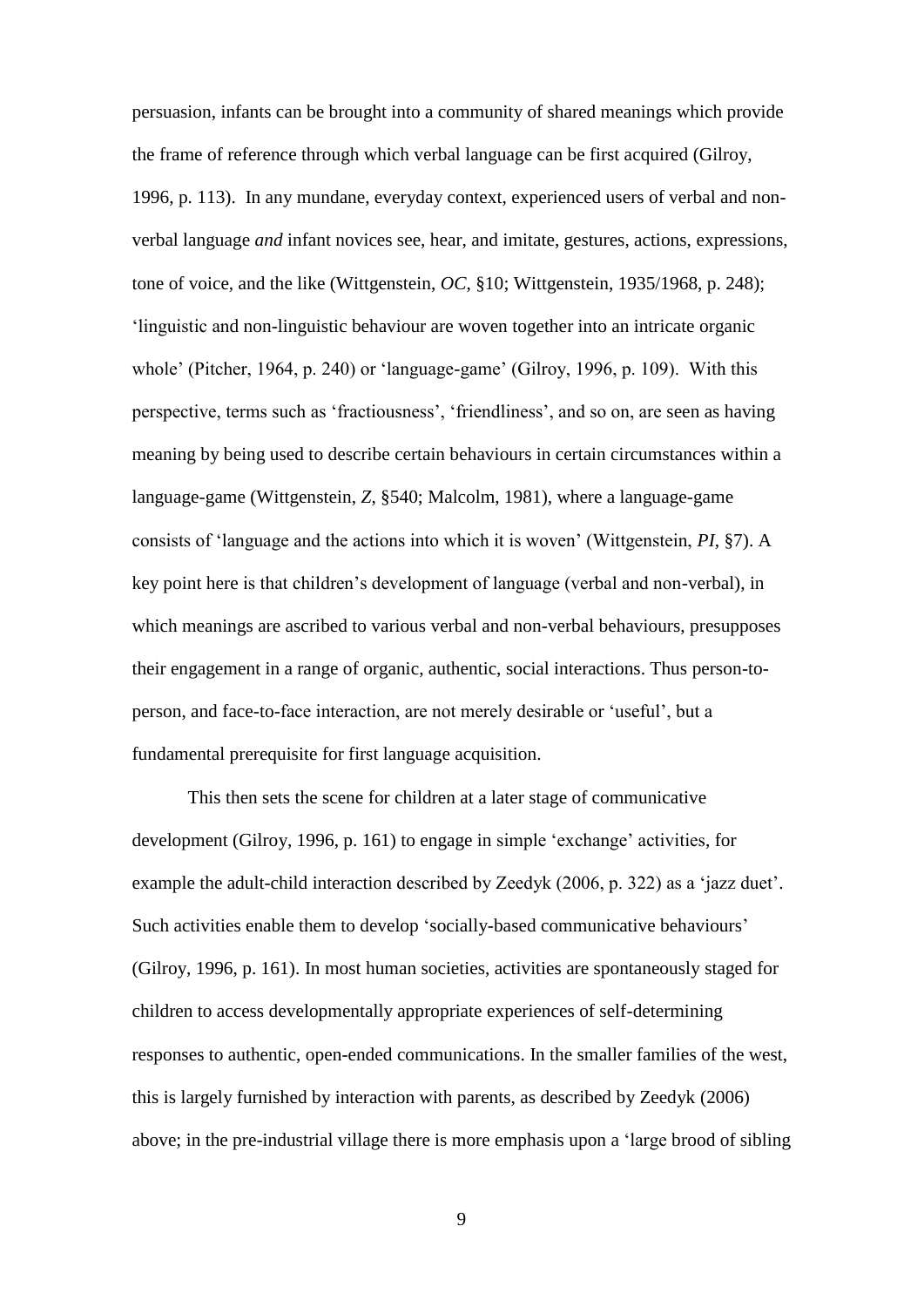playmates' (Lancy, 2007, p. 277), demonstrating a core human need within a culturallyflexible situation. As Gray reflects:

Humans are extraordinarily adaptive to changes in their living conditions, but not infinitely so. They evolved as a species in conditions in which children learned through play [so].... without play, young people fail to acquire the social and emotional skills necessary for healthy psychological development (2011, p. 444).

The key would seem to be to retain the aspects that are necessary for human social development from our hunter-gatherer past, whilst embracing the advances that we have made over centuries of technological progress.

The indications are therefore that the cultures of the US and the UK need explicitly to recognise that the human ability to develop and share meanings develops from organic social interactions in which children freely respond to partners with whom they are flexibly and authentically engaged in activity and related conversation; in early-mid childhood, this is most naturally accomplished in collaborative free play with peers, taking equal responsibility for the development of narratives. Thus, for example, 'in social play, players must decide what and how to play.... if too many quit, the game ends....to keep the game going players must satisfy not just their own desires, but those of the other players.... [this] is a powerful force for them to learn how to attend to others' wishes and negotiate differences' (Gray, 2012, p. 355). Adult support for children to sustain such interactions is certainly helpful, but adult direction which introduces concepts at too early a stage in development for children to grasp at a level where they can explore them in supplementary peer-generated narrative is not. As Bruner (1986, p. 45) concluded, human beings collectively create 'products of the mind [and] build them into a corpus of culture'; we create our understandings of the world in the spaces *between* people rather than in separate storage areas residing *within* each individual.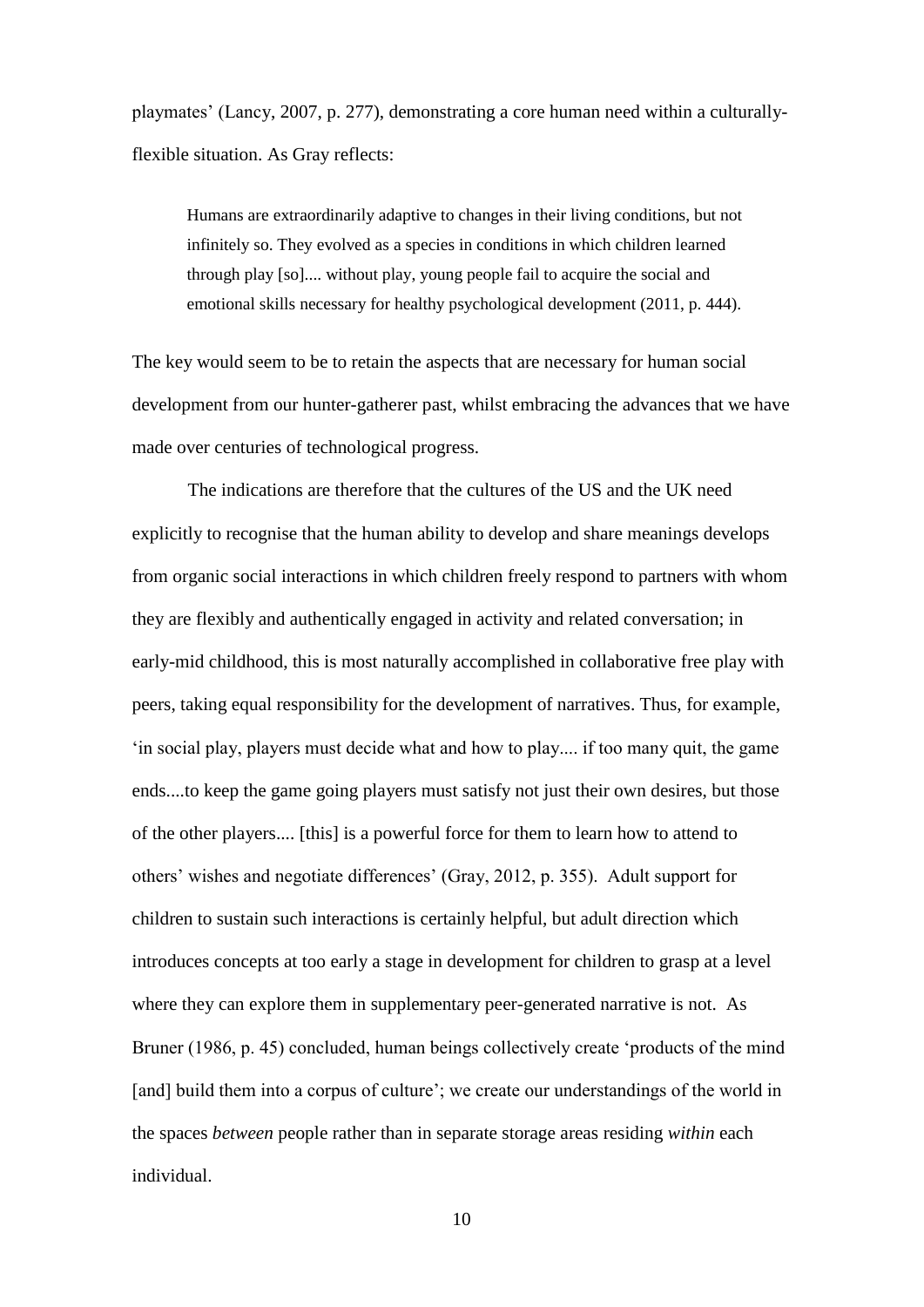The model outlined above creates a picture of a human that comes into the world in an extremely 'unfinished' condition. In a process that Ridley (2003) refers to as 'nature via nurture', infancy and childhood experiences are thus used to build neuronal connections within the environment in which the child is placed. This process is highly flexible – which is why human beings thrive in every environment on earth, from the Polar to the Equatorial regions – but, as Gray (2012) points out, there are many common features of all human societies that emanate from our evolutionary past. One such feature is the ability of both children and adults to share and communicate, in both verbal and non-verbal language/behaviour. This is first developed through play and discovery activity: 'the emergence of childhood as a step in the life cycle was crucial to the evolution of the human cultural mind' (Nielson, 2011, p. 170). However, in order to build and then hone these complex social skills, primate species need to be provided with developmentally appropriate experiences which are shared with others, both peers and adults, such as those we have outlined above. If human beings do not experience these, as the most social animal on earth, it would not be surprising to see deleterious effects.

Our investigations of the practical arena need therefore to focus upon what opportunities for social interaction and collaboration are routinely provided, and when in development they occur for children within a particular culture. The following sections will examine these issues with examples drawn from the contemporary US and UK. We will examine, first, the situation within schools in the US and England (using the term 'schools' to include what are now in some places in England termed 'academies', and noting that education is a responsibility devolved to the different nations of the UK). We will then turn to consider children's typical out-of-school activities.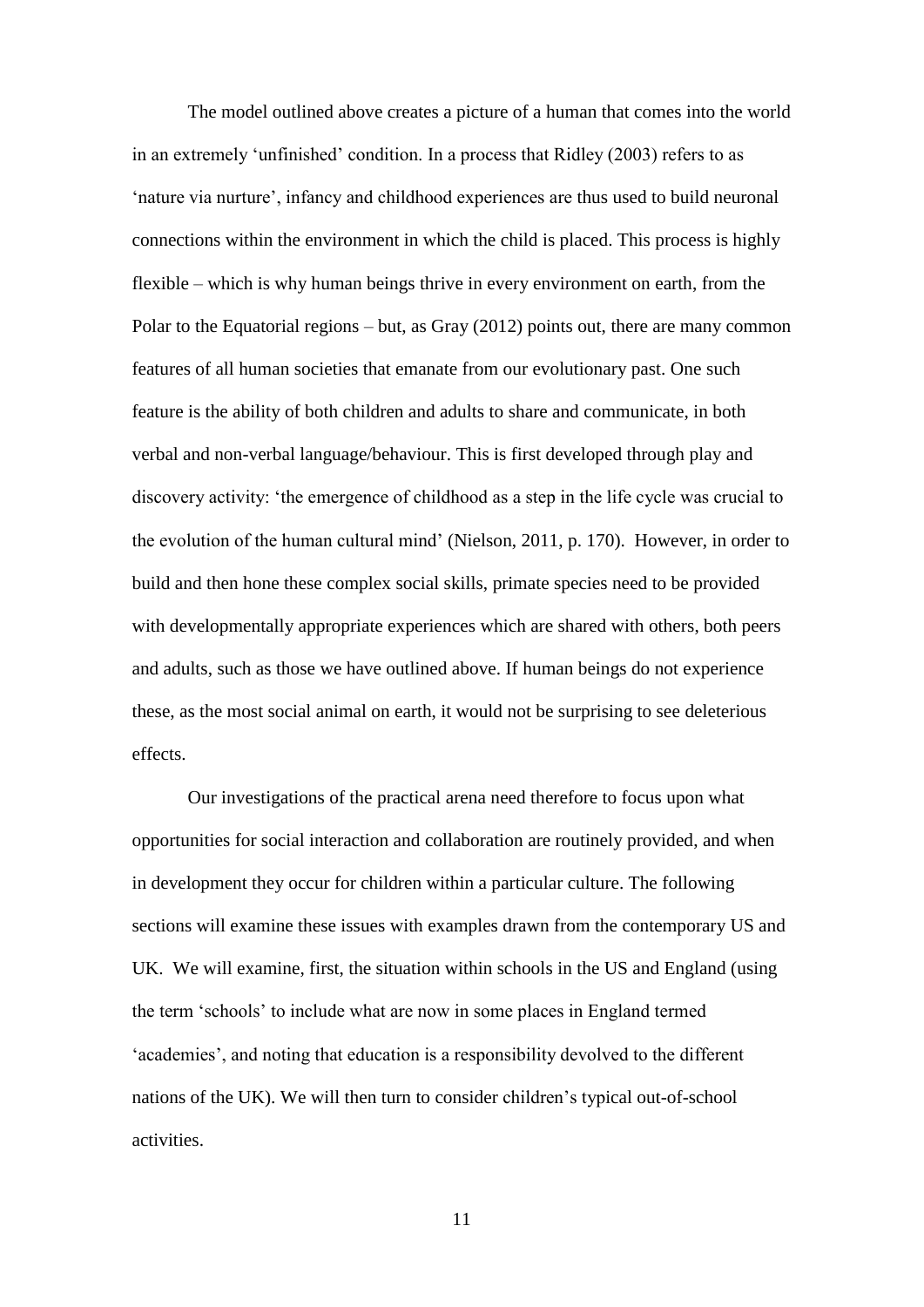### **No time to play in school**

In England, both inside and outside the school day, and even within settings caring for the very youngest children, state-registered adults are routinely paid to direct children's activities, being closely scrutinised and reported-upon by the national inspection body, the Office for Standards in Education, Children's Services and Skills [OFSTED] for the perceived ability to structure children's moment-to-moment activities to inculcate 'school readiness', rather than to promote play-based/discovery learning opportunities with 'open' agendas.

With respect to the education of English children aged between five and sixteen, it was legislation passed by Parliament in the late 1980s and 1990s that led to the introduction of the National Curriculum; to the creation of the schools' inspectorate, OFSTED, and to the introduction of a regime of regular testing of academic skills, literacy and numeracy in particular, through a range of pencil and paper tests. When the Blair 'New Labour' government was elected in 1997, the controls exerted through the National Curriculum and OFSTED were scaled up; increasingly detailed instructions were provided for teachers relating not only to curriculum content (*what* to teach), but also *how* to teach it, emphasising the concept of education as the transmission of knowledge and various skills sets.

By 2008, care and education for children aged between birth and five was also governed by a statutory framework, The Early Years Foundation Stage or 'EYFS'. Introduced by the Department for Children, Schools and Families [DCSF] under the 'New Labour' government in 2007, this was subsequently renewed and updated in 2012 by a Conservative/Liberal Democrat coalition government under the auspices of a renamed Department for Education [DfE] (DfE, 2012). The Early Years Foundation Stage proposes that for children aged birth to five 'each area of learning and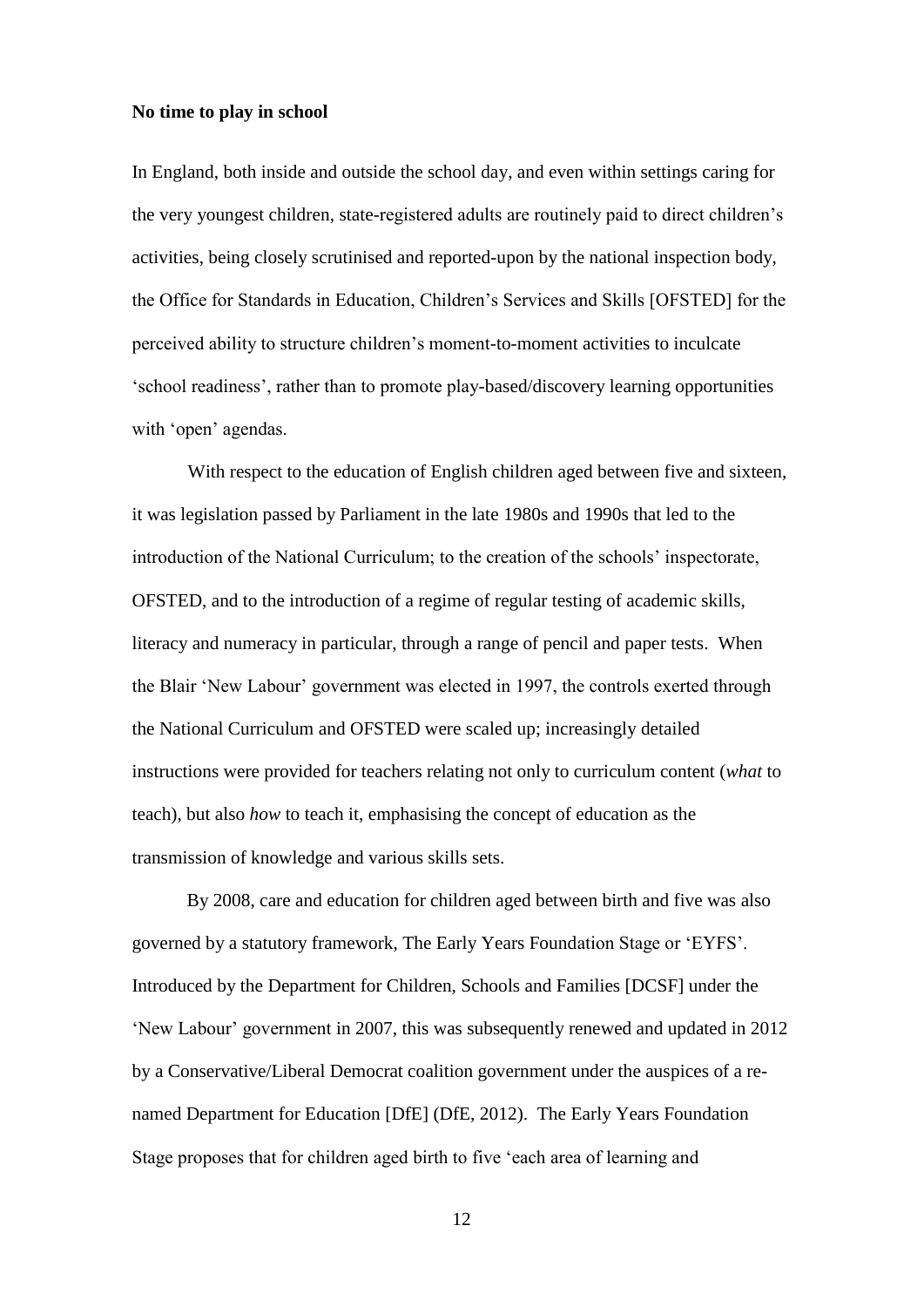development must be implemented through planned, purposeful play' (DfE, 2012, p. 6). This immediately seems rather out of touch with the socio-cognitive freedom required for the healthy psychological development of a young human primate in the relevant age range. Additionally, a recent report from OFSTED proposed that childminders providing paid services in their own homes were delivering sub-standard care for young children because they were not dealing with the delivery of 'learning and development requirements' (OFSTED, 2012, p. 12) in the more formal manner found within professional daycare centres. British researchers Whitebread and Bingham reflect:

It is not *whether* a child is ready to learn, but *what* a child is ready to learn… The model of 'readiness for school' is attractive to governments as it seemingly delivers children into primary school ready to conform to classroom procedures and even able to perform basic reading and writing skills. However, from a pedagogical perspective this approach fuels an increasingly dominant notion of education as 'transmission and reproduction', and of early childhood as preparation for school rather than for 'life' (2011, pp. 2–3).

In the United States, each state primarily determines its own policies and practices regarding early education. The U.S. Department of Education's support of education, including Early Childhood Education [ECE], comes from mandates and limited financial support, with the federal government contributing approximately 8% to education funding, while 92% of costs fall to each state and local authority (Breitborde and Swiniarski, 2006). Much of child care and preschool education is provided through the fees and tuitions paying private sector. The federal government sustains Head Start, a programme established in the 1960s by President Johnson's administration's 'War on Poverty' for children from low income families (Breitborde and Swiniarski, 2006). In some communities, public integrated preschool placements are offered to children with special needs along with other community children. However, fees for materials, special events, as well as for tuition, are charged to families whose children are not on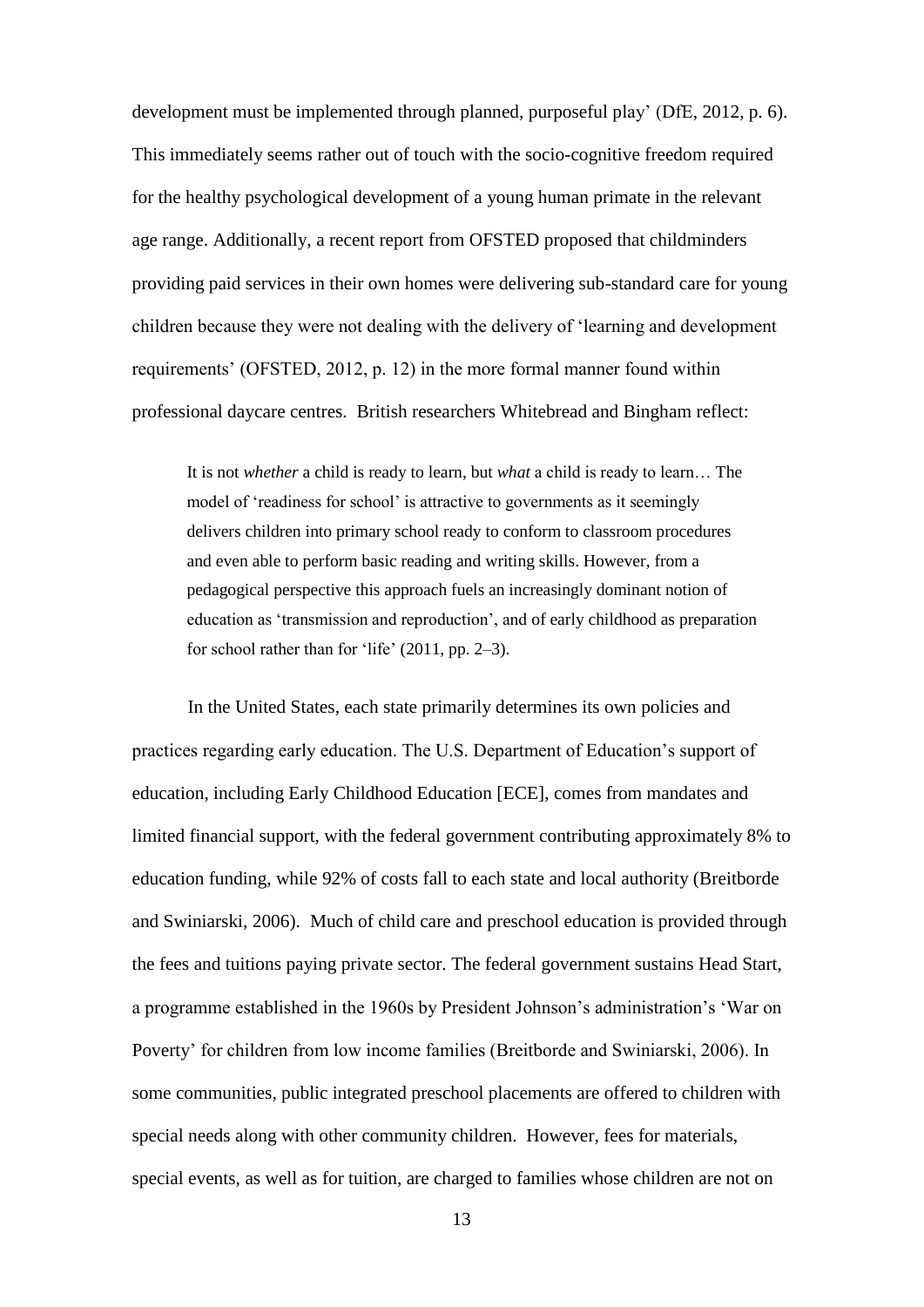Individual Educational Plans [IEPs] designed to address developmental disabilities. There are also state funds for a limited number of openings in child care centres and preschools for children from families who qualify through means testing. There is a movement to establish Universal Preschool Education [UPE] programmes nationwide (Fuller, 2007; Swiniarski, 2006) but so far only a few states have put the practice in place, as the ways in which the funding stream is tied into the No Child Left Behind agenda tends to attach many complex 'strings' to its release. Opportunities for all children to attend free public preschools differ from state to state, which creates an inequitable patch-work approach to Early Education. President Obama's 2008 campaign promoted Early Education policies (Education Week, 2009, p. viii). The intentions of the plan were that 'children … be ready to enter kindergarten [and to] … create Early Learning Challenge Grants [that would] ... help states move toward voluntary, universal preschool' education (Education Week, 2009, p. 4). The 'voluntary notion' is to assuage families and educators who are sceptical about the kind of experiences threeand four-year olds might have in such programmes, whose concerns may reflect the scene described in 2007 by American educational researchers Henley, McBride, Milligan, and Nichols from Arkansas State University, who wrote:

The playground at Maple Street Elementary School is quiet these days. The only movements on the swing sets are a result of a strong west wind edging the swings back and forth. The long lines that once formed for trips down the sliding boards are empty. There are no softball or kickball games nor are there any games of tag or duck-duck- goose being played. There won't be a fifth grade musical this year. Children will not be learning to play the recorder nor will they be learning to march to rhythms or learn the traditional songs that have transcended the years of music instruction in elementary schools. There will be no art to display. Daddies' [sic] old long sleeved shirts that were handed down to children to cover up school clothes to keep from being stained with tempera paint and water colors are no longer needed. No, Maple Street Elementary School is not closing. It is squeezing every minute of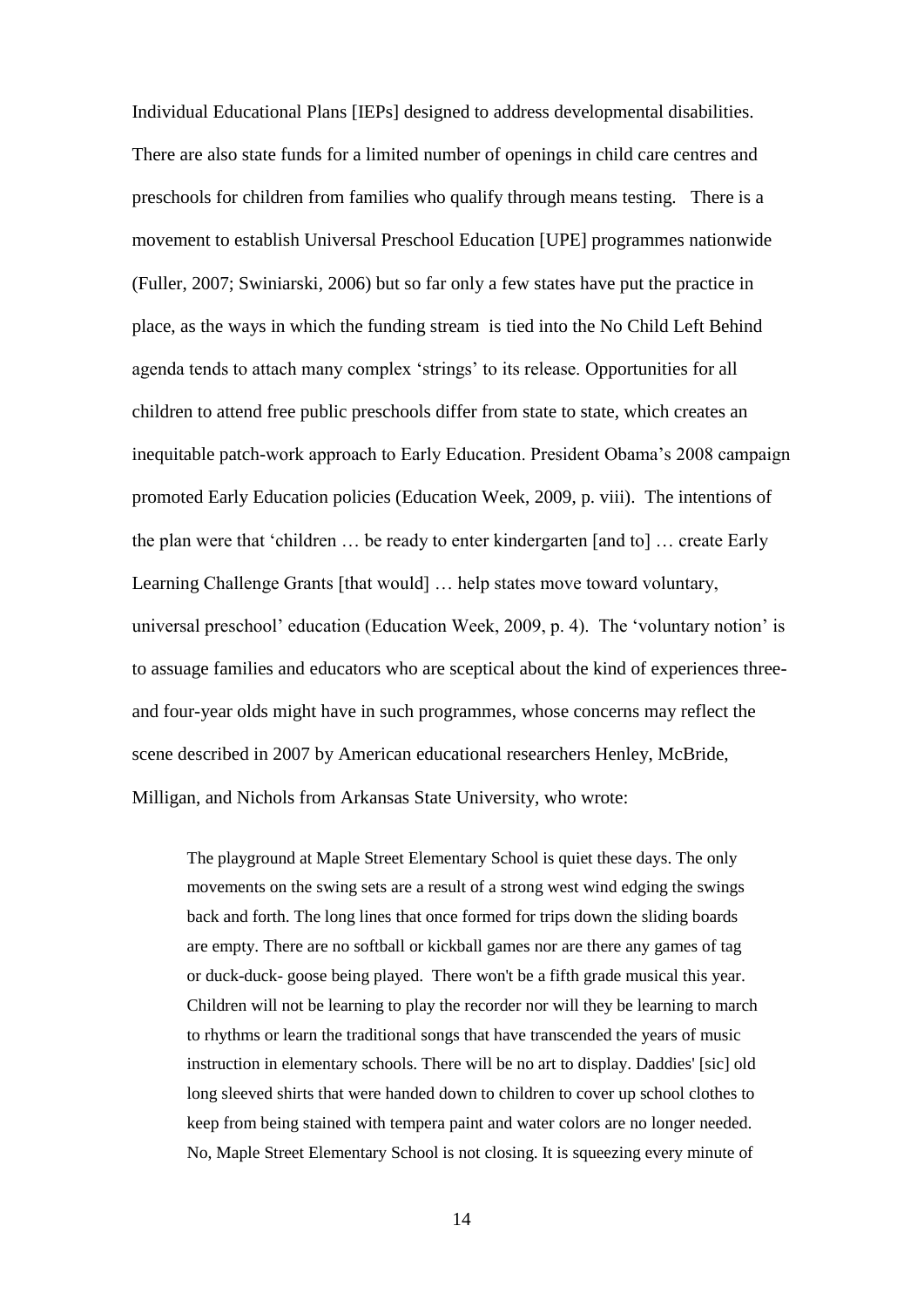the school day to meet the mandates of the [2001] No Child Left Behind Act (NCLB)... Maple Street Elementary School is a metaphor for elementary schools across the nation.... With all the diversity among Maple Street's student body, the one commonality is that each student has affective and social needs that, according to some, are being compromised (Henley, McBride, Milligan, and Nichols, 2007, pp. 56–57).

Break times in the school day for free play and associative activity have also been reduced in both nations since the advent of the 'transmit and test' culture. In England, this began with a reduction of general break (or play) time during the school day in the 1990s (e.g., Pellegrini and Blatchford, 2002), followed by truncation of the lunchtime break over the early 2000s (Blatchford and Baines, 2008, p. 3). Blatchford and Baines (2008, p. 1) additionally report 'a strong anti-recess [playtime] view in US schools'. A small example from the US illustrates the point: a kindergarten teacher was recently chided by her principal for allowing her class a snack time. When the teacher explained the importance of such a break, the principal responded, 'Fine, as long as it is a working snack' (Swiniarski, 2012). An alternative perspective is offered in the report 'Crisis in the kindergarten: Why children need to play in school', where the Alliance for Children questions values of 'didactic teaching of discrete skills' in which there are 'short term gains in tests scores' but 'little gains' in the long run (Miller and Almon, 2009, p. 1). The Alliance calls for restoring time in early education for young children to socialise and play; perhaps, we might suggest, to enjoy a convivial snack together.

Examples from both nations therefore indicate that once the goal of 'readiness' is set in any early education policy, the play-based teaching and learning practices traditionally offered within statutory education for children under seven are usually replaced by an academic preschool curriculum. The practice of transmission teaching 'to test' within such regimes, where the material to be taught is broken down into specific objectives, funnelling down into a set of highly defined outcomes, sometimes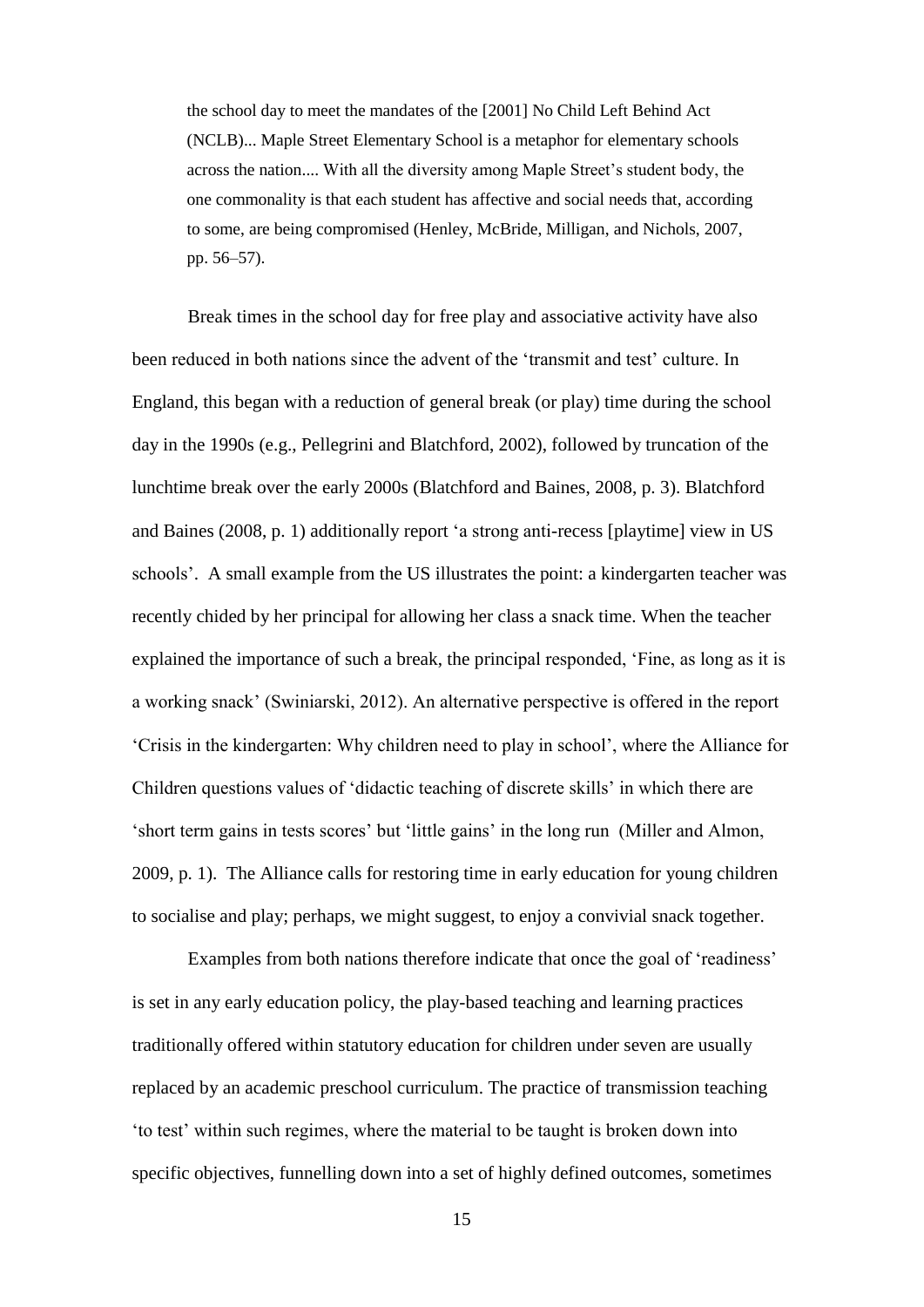referred to by teachers as 'WILF' [What I am Looking For] has drastically reduced opportunities for children to contribute to the collaborative construction of original shared narratives through open-ended collaborative play promoting genuine 'discovery' experiences (Jarvis, 2009; Layard and Dunn, 2009; Santer, Griffiths, and Goodsall, 2007; Bishop and Curtis, 2001; Reay and Wiliam, 1999). McNess, Broadfoot, and Osborn (2003) concluded that, within English education,

a growing policy emphasis on accountability, and the need to raise school standards … [resulted in] … a performance-oriented, transmission model of learning [being]… given preference over a sociocultural model which recognised and included the emotional and social aspects (pp. 245–246).

In the US, the testing phenomenon similarly continues to dominate teaching and learning practices and assessments. Pellegrini and Bohn-Gettler (2013, online) propose that both in the US and the UK, recess or playtime 'is being cut in order to increase time spent on academic instruction'. They claim that in the US, by the late 1990s, this trend had spread to 40% of the school districts in the US, with some schools eliminating recess altogether. Bishop and Curtis (2001, p. 35) describe 'socialised recess' in American schools, where adults provide structured, monitored activities for the children, concluding in exasperation 'oh, brave new world, that has such experts in it...'.

It is thus clear that theorists from both nations point the finger of blame at standards-based education as it evolved through the school reform movements of the late 1980s to the present (Breitborde and Swiniarski, 2006); yet standards-based education is not new to early childhood education. The Prussian founder of the Kindergarten movement, Frederick Fröbel, designed a pedagogy around play using prescribed materials and activities for teaching, which he called 'gifts' and 'occupations' (Fröbel, 1826); teachers were trained to use his methodology as guides for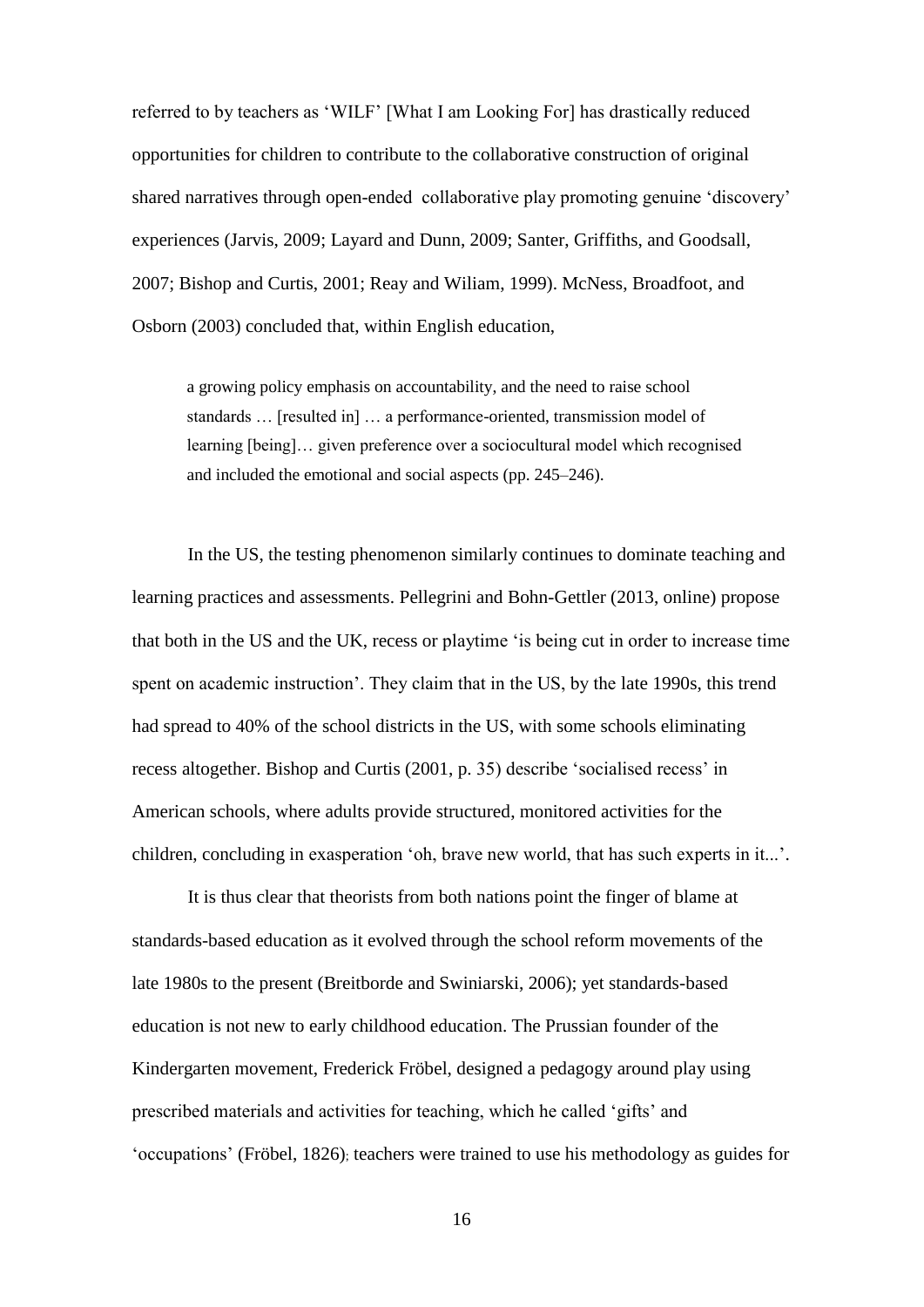developing three- to six-year old kindergarteners socially, spiritually and cognitively (Breitborde and Swiniarski, 2006). Likewise, in Italy at the turn of the twentieth century Dr Maria Montessori, a physician, devised didactic teaching materials and a pedagogy that are now modified in American private and public schools from preschool to grade 8. She carefully embedded instructions on how to implement her methods into her standard approaches (Montessori, 1972). John Dewey's view of education (Dewey, 1966) as life itself, rather than as a preparation for the next stage, was framed by the scientific method in project based activities. However, today's fixation on testing and the requirement to design curricula around its requirements is historically unprecedented in any early childhood education philosophy. No longer is the child the centre of the pedagogy; rather, the approach is reversed, with adult-imposed subject matter relentlessly driving the goals of education to create a different landscape for childhood in this present generation. Learning assessments are quantified data for ease of reporting through technology, rather than multiple qualitative measurements such as portfolios, behavioural observations and developmental checklists. Qualitative educational practices structured on research results that document favourable long-term effects are replaced with short-term targets of arbitrary assessment scores, delineated in identifiable categories. The US Department of Education promotes restrictive practices in awarding 'Race to the Top' [RTTT] grants to states in its financial support of education, based on individual states' performance in terms of preparing pupils 'for college and the workplace' and developing 'smarter data systems to measure student growth and success' (The White House, 2012). It is interesting to note that President Obama recognised early childhood education as the foundation to subsequent learning and, as such, he affirmed it should be based on professional research (Education Week, 2009, p. 3). However, while this point of view created some changes in the RTTT's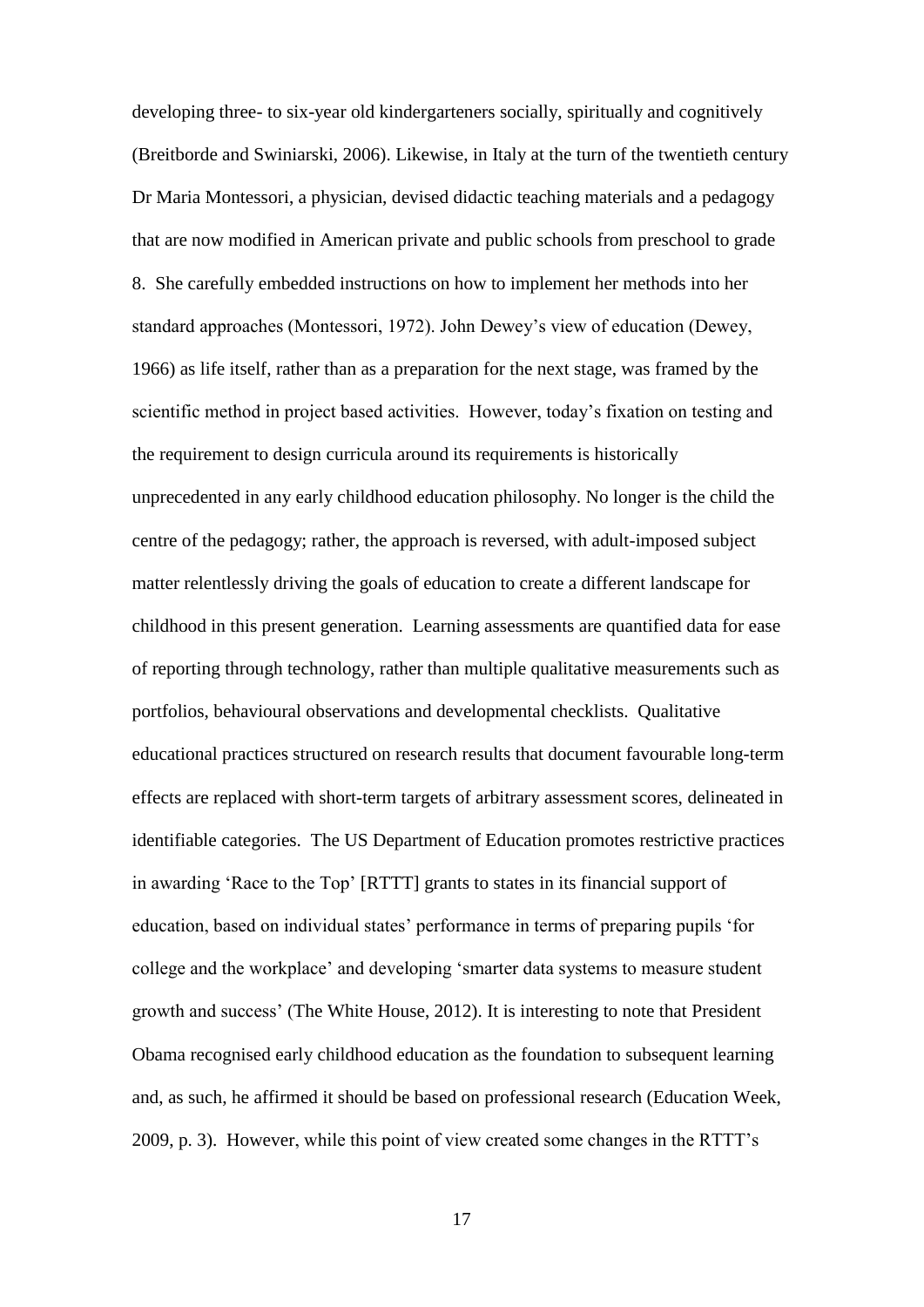new national Common Core Curriculum, the renewal still resonates with 'No Child Left Behind' (Henley, McBride, Milligan, and Nichols, 2007); mandated tests continue to drive instruction with a narrow focus on task mind-set.

As Noddings (2007, p. 60) reflects; 'the school cannot prepare students for democratic life by simply giving them masses of information to be used at some later time. Instead, it prepares students for democratic life by involving them in forms of democratic living appropriate for their age'. This is certainly what Gray describes in his depiction of play in the hunter gather society:

Children learned real skills from adults rather than undertaking simulated exercises… they were given real tools, sometimes specifically crafted for small hands... Children grew up in a play culture which paralleled the larger culture in which it was embedded…. And so, through play, they educated themselves... [in] subsistence and artistic skills, the social skills and values, and the personal traits required for hunter-gatherer adulthood (Gray, 2012, pp. 362–363).

But of course, the whole concept of school would have been totally alien to such societies, and there is no suggestion here that such societies were simplistically somehow 'better' than our own. Schooling is clearly needed within a modern developmental process to prepare children for a modern existence in which they develop literacy, numeracy and technological competence, but *not* as the purveyor of all developmental needs. We will therefore move on to explore a wider societal canvas.

#### **No space to play at home**

In Anglo-American family environments prior to the last quarter of the twentieth century, opportunities for collaborative free play were spontaneously and routinely provided for children within local neighbourhoods inhabited by a wide circle of familiar peers and adults. The children engaged in a substantial amount of outdoor social free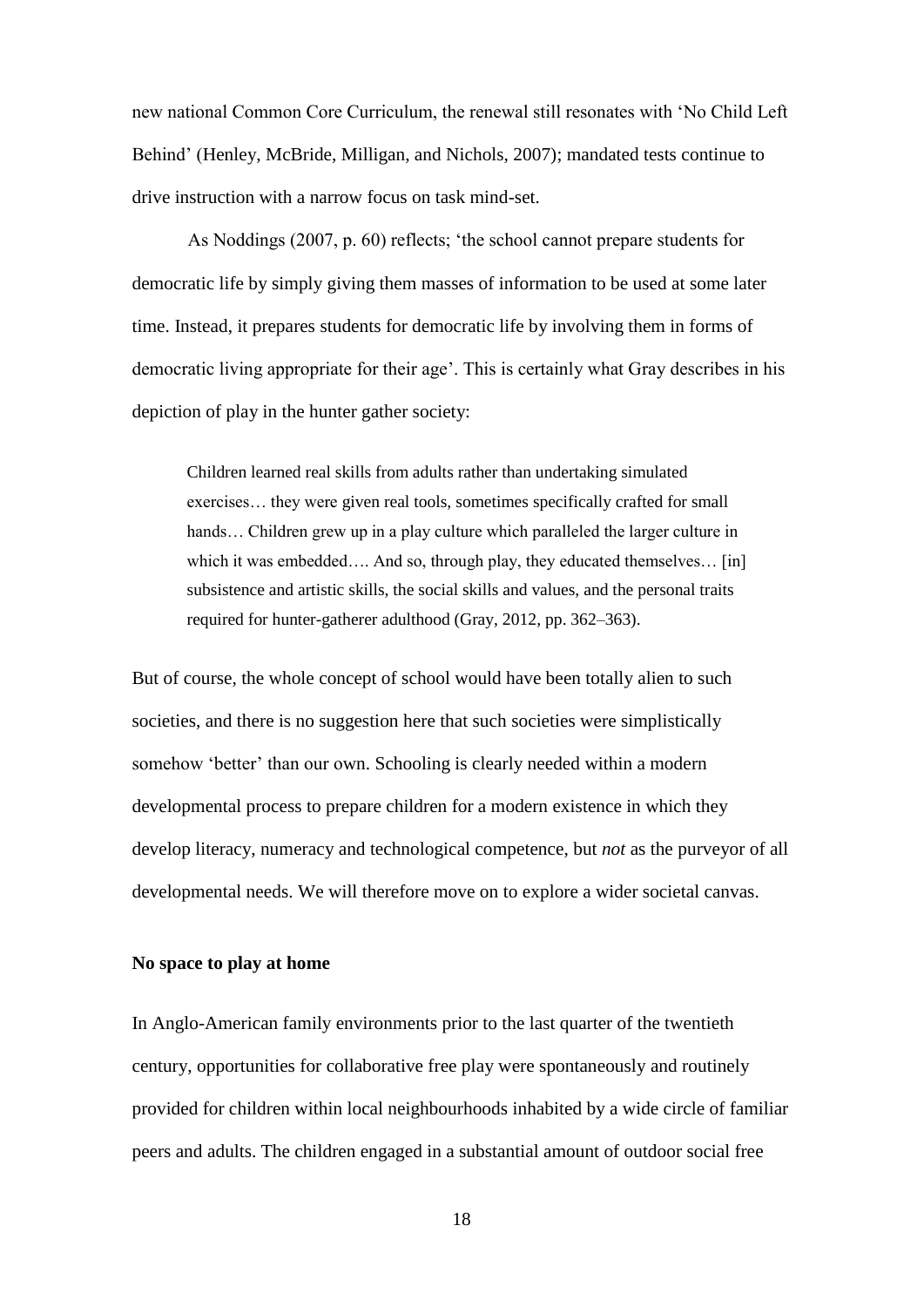play, becoming increasingly independent as they entered the primary school phase, but still being casually over-seen by familiar neighbourhood adults who could administer minor on-the-spot admonishments, and take reports of serious bad behaviour back to the relevant parents. Such a scene was described in Britain in 1969, by Opie and Opie who reported 'there is no town or city known to us where street games do not flourish' (1969, p. vi). Since then, however, out-of-school play spaces in both nations have been increasingly consumed by motor vehicles and sensational mass-media heightened adult fear of predatory stranger abduction, creating an 'adult colonisation of children's lives' (Corsaro, 1997, p. 38) and a consequent loss of time and space for children's independent free play in the out-of-school environment (Spencer and Gee, 2011).

In the US, numbers of playing children have similarly decreased in unsupervised community playgrounds and in neighbourhood streets. Informal games like street hockey, a non-winter version of ice hockey, kick the can and 'run sheep, run' are becoming increasingly unfamiliar to 21<sup>st</sup> century American children. Chudacoff has documented this phenomenon, arguing that 'a major trend in the location of children's play is that much of it has moved indoors' (Chudacoff, 2007, p. 188). He quotes (p. 188) a study by Sutton-Smith that suggested parents 'feel streets are unsafe and …take their children to some public organizations or places'; citing other similar research projects, Chudacoff concluded:

The fields and woods where rural youngsters once roamed, the streets and sidewalks where urban kids invented amusements and…the parks and playgrounds where children cavorted away from adult eyes no longer constitute the cherished playscapes that they once provided (Chudacoff, 2007, p. 189).

The organised adult choices of sport leagues increasingly replace the free social child structures of play that children negotiated to create their own culture of play and share ideas with their friends (Chudacoff, 2007, p. 189).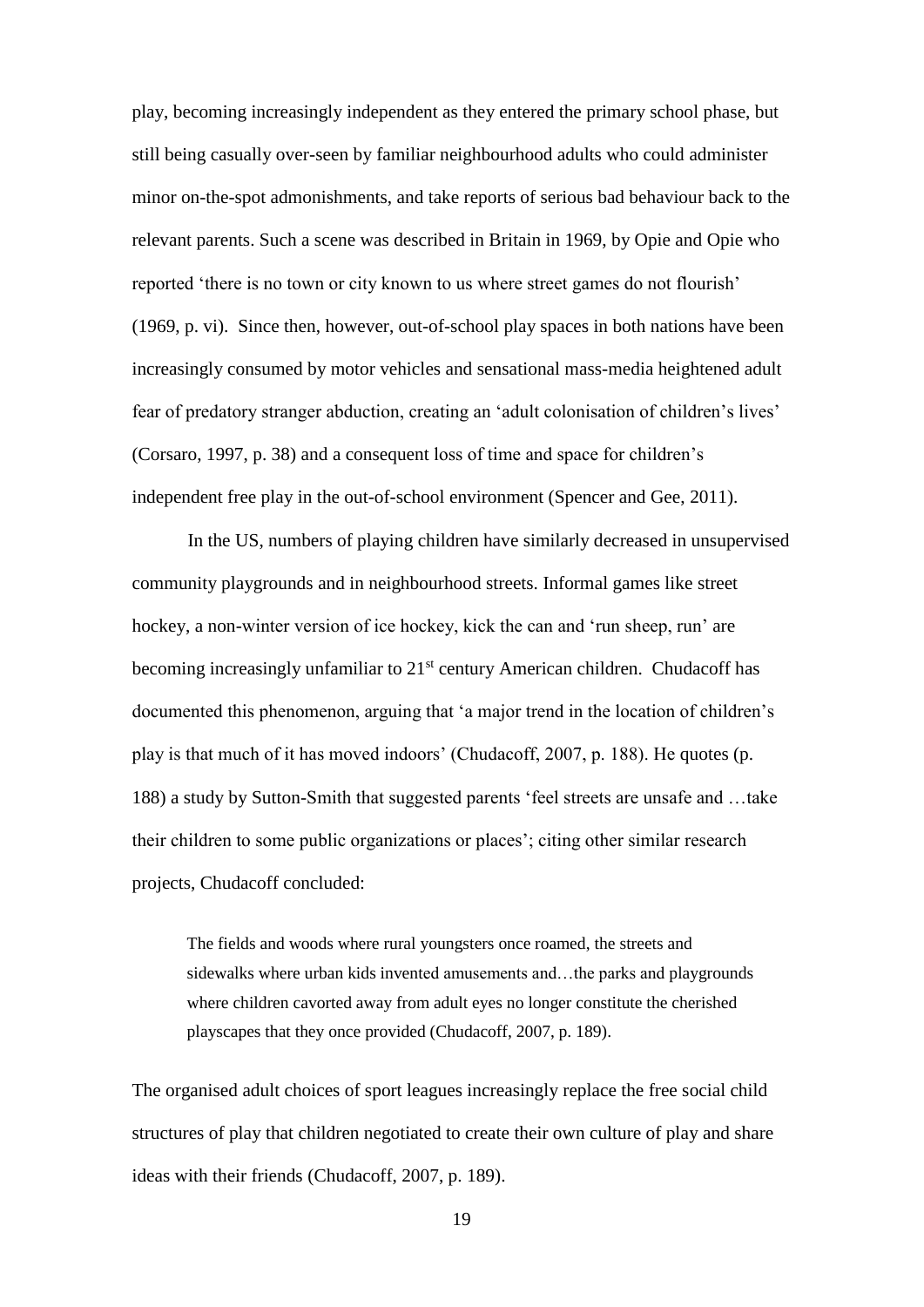These changes would seem to be significant. In studies of childhood sociability, many researchers have found that young children who are popular amongst their peers deal skilfully with the primary school playground, recognising teasing and 'rough and tumble' signals from other children as invitations to play. In contrast, children (particularly boys) who are rejected by their peers are far more likely to mistake such interactions for real aggression and respond in kind. Pellegrini (1991) carried out a longitudinal observational study of children's rough and tumble play [RTP], in which he observed that the amount of time five-and-a-half-year old boys spent in RTP directly predicted their level of success in social problem solving one year later. Reviewing this finding, and other research, Pellegrini and Blatchford (2000) concluded that 'children's breaktime, or recess, does have educational implications' (p. 75). A later attempt to explore some of these issues (Braza et al., 2007), concluded:

Training in hierarchical play (rough and tumble play and pretend play) particularly seems to reduce aggressive behaviour and help children develop socio-cognitive skills not required in other types of play (for instance, social intelligence, theory of mind) (Braza et al., 2007, pp. 208–209).

There is a body of literature that suggests that young mammals engaged in such play are creating important neuronal connections. The specific neural activity observed indicates that connections are being made within areas of the brain that deal with emotion and sociability (Gordon, Burke, Akil, Watson, and Panksepp, 2003; Pellis and Pellis, 2007). Pellis and Pellis (2012, online) propose that consequently, restricting RTP in particular, may have unforeseen circumstances for children's future sociability:

a growing body of experimental evidence with laboratory animals suggests that banning RTP may be counter-productive. RTP appears to provide young animals the opportunity to finely tune their behaviour in a contextually relevant manner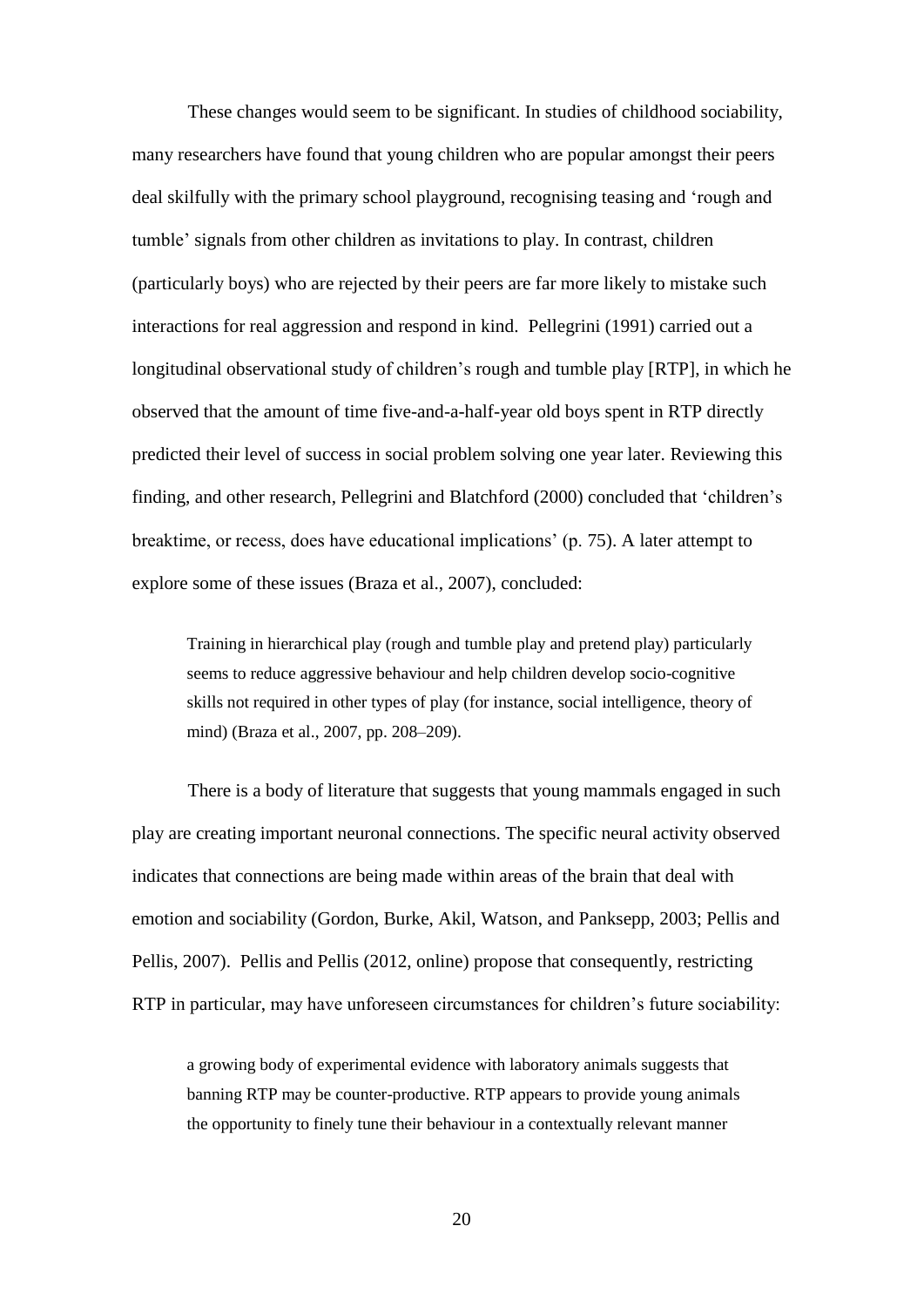with peers and so modify the brain mechanisms that underpin social skills (Pellis and Pellis, 2012, p. 1).

In the UK and the USA, the changing nature of children's out-of-school play activities can also be traced through cultural shifts first noted in the 1980s, as children became targeted as consumers through increasingly sophisticated media. From the advent of mass television ownership from the mid-1950s onwards, the manner in which toys were marketed gradually changed. Classic games were slowly replaced by replicas of TV shows' themes, movies, and multiple-media-hyped themes and characters, and then in 1982, the 'cartoon followed by tie-in toys' direction was reversed for the first time, when the 'Masters of the Universe' cartoon was created to cement the popularity of the 'He-Man' range of toys (Rutgers, 2012). Over thirty years ago, Postman (1982) wrote about television and other media producing a cynical 'adult child' within a changing American society in which dress, interests and pursuits were becoming increasingly less marked between childhood and adulthood. A generation later, the concept of the 'kidult' (Chang, 2010), emerged in marketing theory to describe the adult who continues to engage in behaviour, interests and modes of dress that previous generations would have expected to leave behind in childhood. Online fantasy roleplaying games such as 'Star Wars Galaxies' and 'World of War Craft' were created for such consumers over the early 2000s:

Nowadays, there is a new group that exists behind the urban civilization, their behavior and mentality is like the fairy tale character Peter Pan … Scholars call them 'kidults'... For kidult product design, three key elements in content were pleasure, topicality and compensation, which could be used as directions for design thinking (Chang, 2010, online).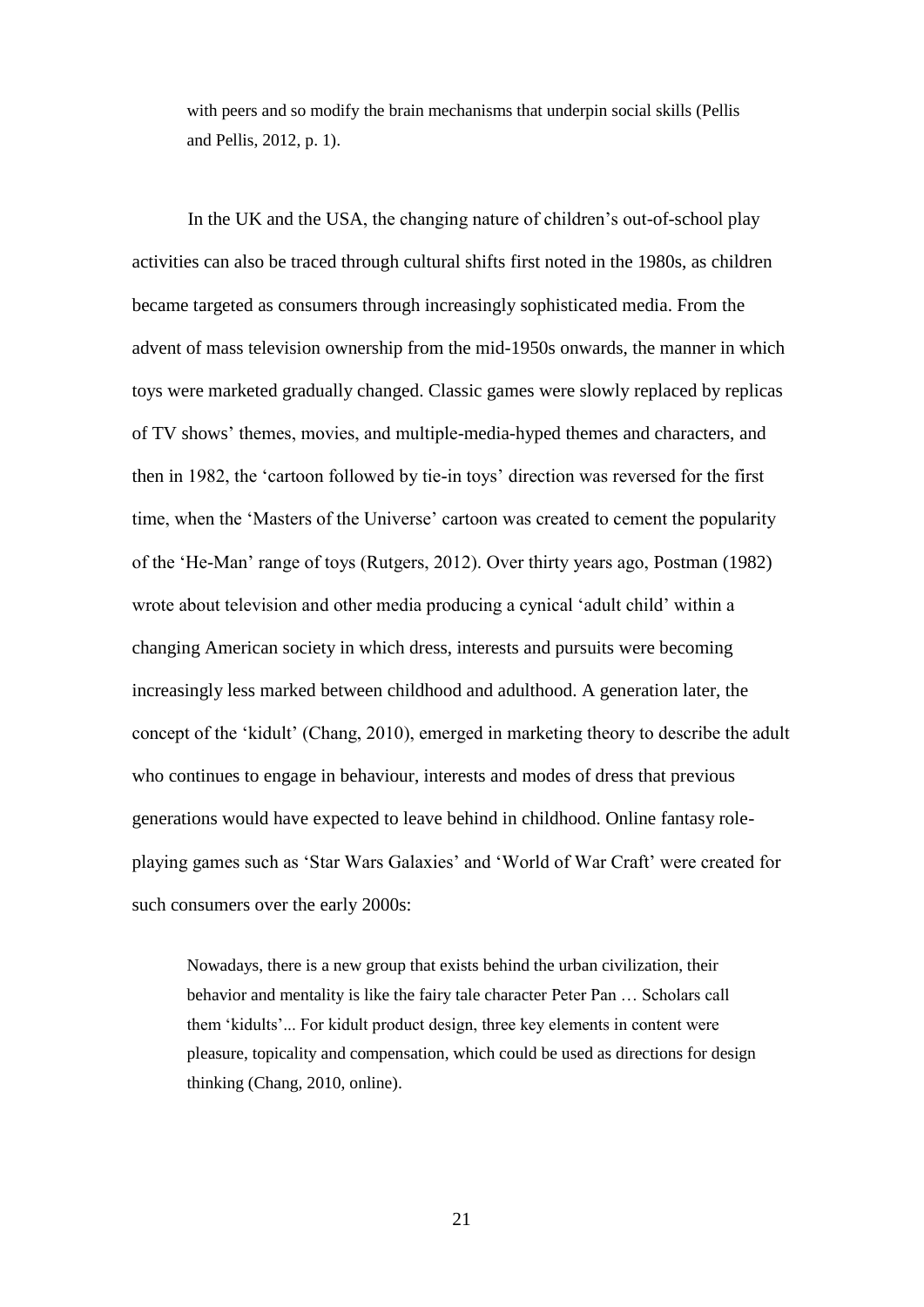Predictably, such marketing concepts have recently been applied to similar websites aimed at children. These burgeoning 'cyber-playgrounds' are designed for children to play and socialise, drawing in English-speaking children from around the world. However, much of the content of such websites is given over to increasingly sophisticated marketing of various products to children through the parental credit card; what Bryman (1999) referred to as the 'Disneyization effect'. Marsh (2010, p. 28) referred to children's websites as 'child oriented worlds… shaped by social, economic and cultural capital' where 'many children adopted a 'collector-consumer' role' (p. 34). For example, in the Viacom-hosted game 'NeoPets', players pay to purchase a vast variety of products for their cyber-pets such as food, toys, and clothes. They may also subsequently sell these products, many of which are offered by the website on a 'limited edition' basis, to other players. Marsh investigated children's play activities on two popular social networking sites for English-speaking children, Club Penguin and Barbie Girls. In both online games, children interact with each other via avatars which become their online personas; a 'Barbie' in Barbie Girls and a penguin in Club Penguin, for which they can purchase items and sell on to other players. Marsh concludes: 'commodity purchasing is a key activity in both Barbie Girls and Club Penguin' (Marsh 2010, p. 27), just as 'embedded throughout 'NeoPets' is a strong culture of consumerism and acquisition' (Grimes and Regan Shade, 2005, p. 185).

Such experience may logically lead to being hurried through childhood, as predicted by Elkind (2007), into a web of complex adult materialism, without the time to develop the skills of criticism and reflection necessary to become a fully discerning consumer. The collective results of such practices may be located in the upsurge of narcissism, anxiety, depression and the consequent feeling of poor well-being in later childhood and adolescence described by Gray (2011), and may subsequently be posited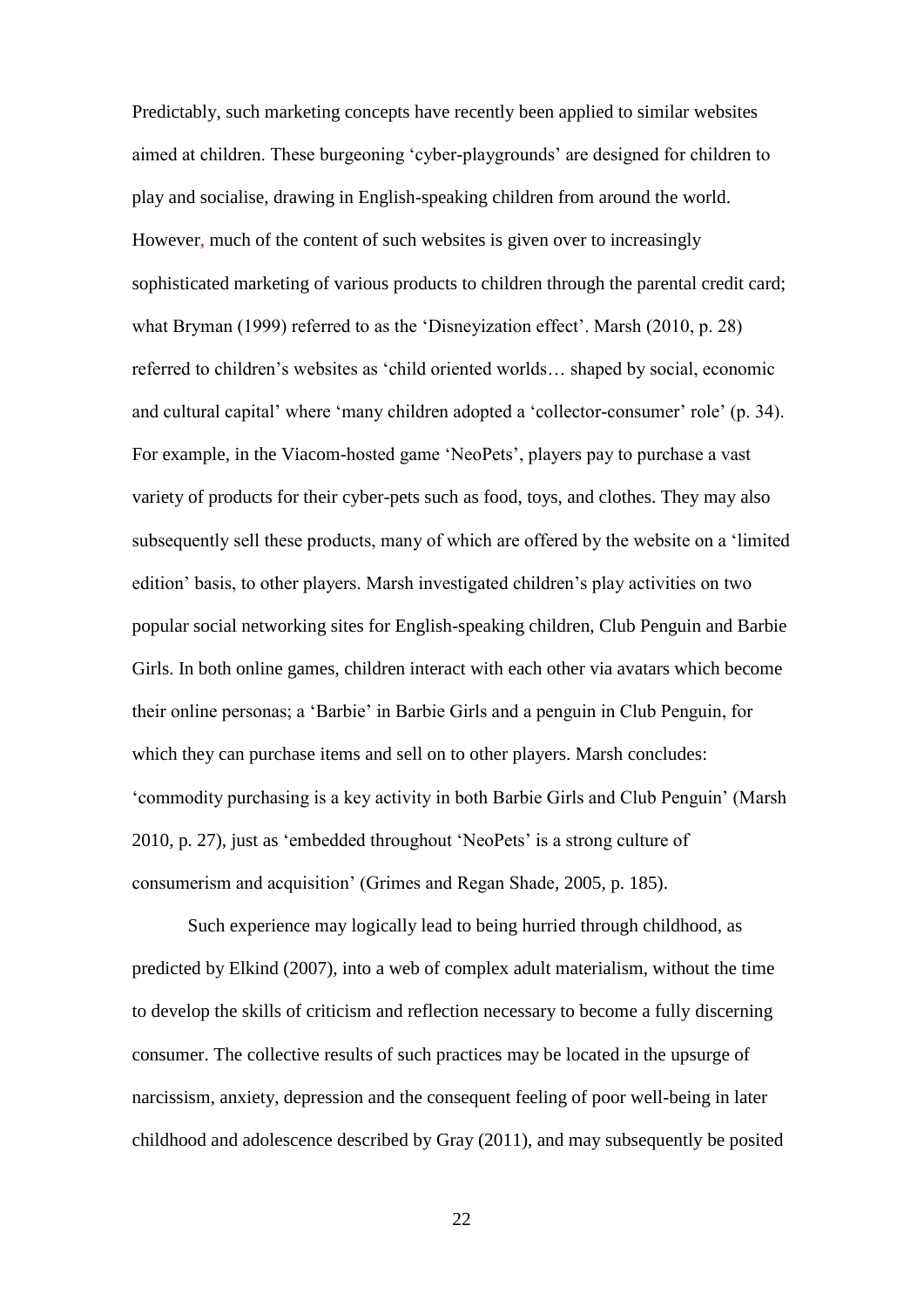to underlie the instant gratification/undiscerning consumption mentality of the 'kidult.' In this sense, childhood as a life-stage could be posited to have fundamentally changed within 'mediated' English-speaking society, where face-to-face socialisation is overwhelmingly adult-controlled and much of what passes as 'play' on a day-to-day basis is undertaken in a technological 'bubble'.

### **Conclusion: Children as social beings**

The evidence outlined above collectively suggests that over the last few decades, Anglo-American society has increasingly placed children within highly artificial, adultdirected environments, initially aimed at creating a 'readiness' for the mainstream experience of immersion within rushed transmit-and-test processes erroneously presented as 'teaching and learning'. Out-of-school collaborative free play has contemporaneously reduced, being largely replaced by adult-directed pursuits and technologically mediated, consumption-based activities. However, the way that children under eight most naturally learn is through a range of face-to-face discovery and playbased activities, in which they independently interact with others on a moment-tomoment basis, not only learning how to compete for resources and/or individual recognition for appropriate understanding/behaviour, but also how to share, collaborate and 'be social' in order to sustain shared narratives; as Gray (2012, p. 354) reflects, 'the capacity for play... is the capacity that best counteracts the capacity to dominate [both of which] we inherited from our mammalian ancestors'. In this way, 'natural social play may be an experience-expectation process that helps certain forms of neural maturation with benefits for the development of higher executive brain functions' (Naravaez, Panksepp, Schore, and Gleason, 2012, p. 460). Drawing upon a wide range of existing theory, social free play and independent discovery activities can be further hypothesised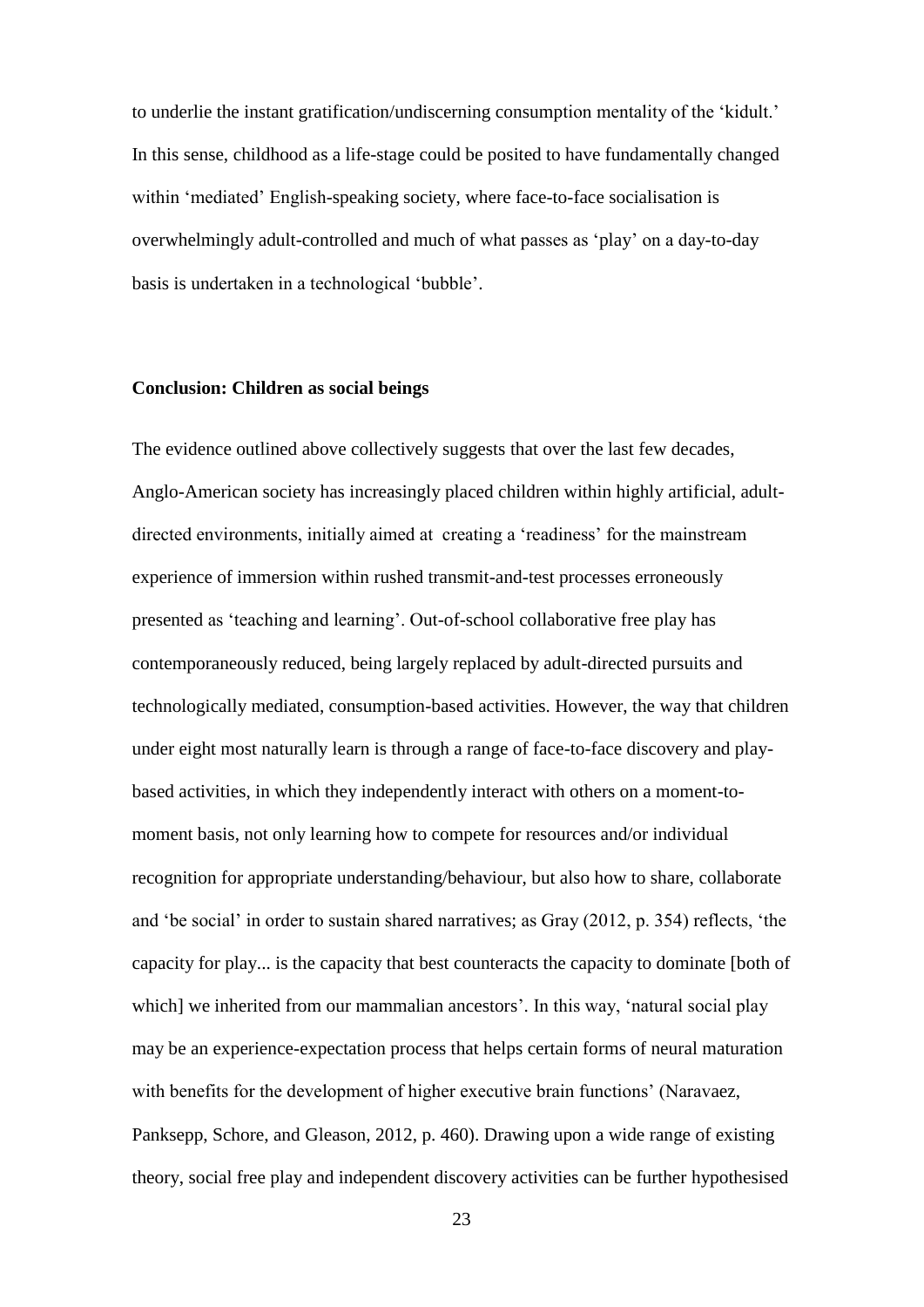to underpin the inculcation of crucial knowledge and skills which will later enable the individual to cope with the intricate webs of co-operation, collaboration and competition that are characteristic of all adult social arenas, from neighbourhood committees to international negotiations.

There are thus good grounds for arguing that cultural modes of interaction currently existing between the child and society in the contemporary UK and the USA do not adequately tune into the social and emotional needs of developing human beings. We contend that it is only the recognition of the need for flexible, authentic and collaborative play-based and open 'discovery' learning activities that will help us to create a modern developmental environment that can holistically nurture children's socio-cognitive capacity. A reduction in opportunities for collaborative free play can thence be conceptually followed into Twenge's (2000, p. 1017) construction of 'low social connectedness and high environmental threat'. From this point, a complex set of circular psychosocial relationships can subsequently be theorised, consisting of underlying feelings of social disconnectedness in socially-privated members of a species that has evolved to live within highly socially connected environments, which are thence subsequently exacerbated by the resulting dysfunctional society, comprised of individuals with poorly developed social skills. As Bruner (1976, p. 56) wrote: 'development which is separated from a natural social environment 'provides no guide, only knowledge… These are the conditions for alienation and confusion'.

This situation is summarized in Figure 1.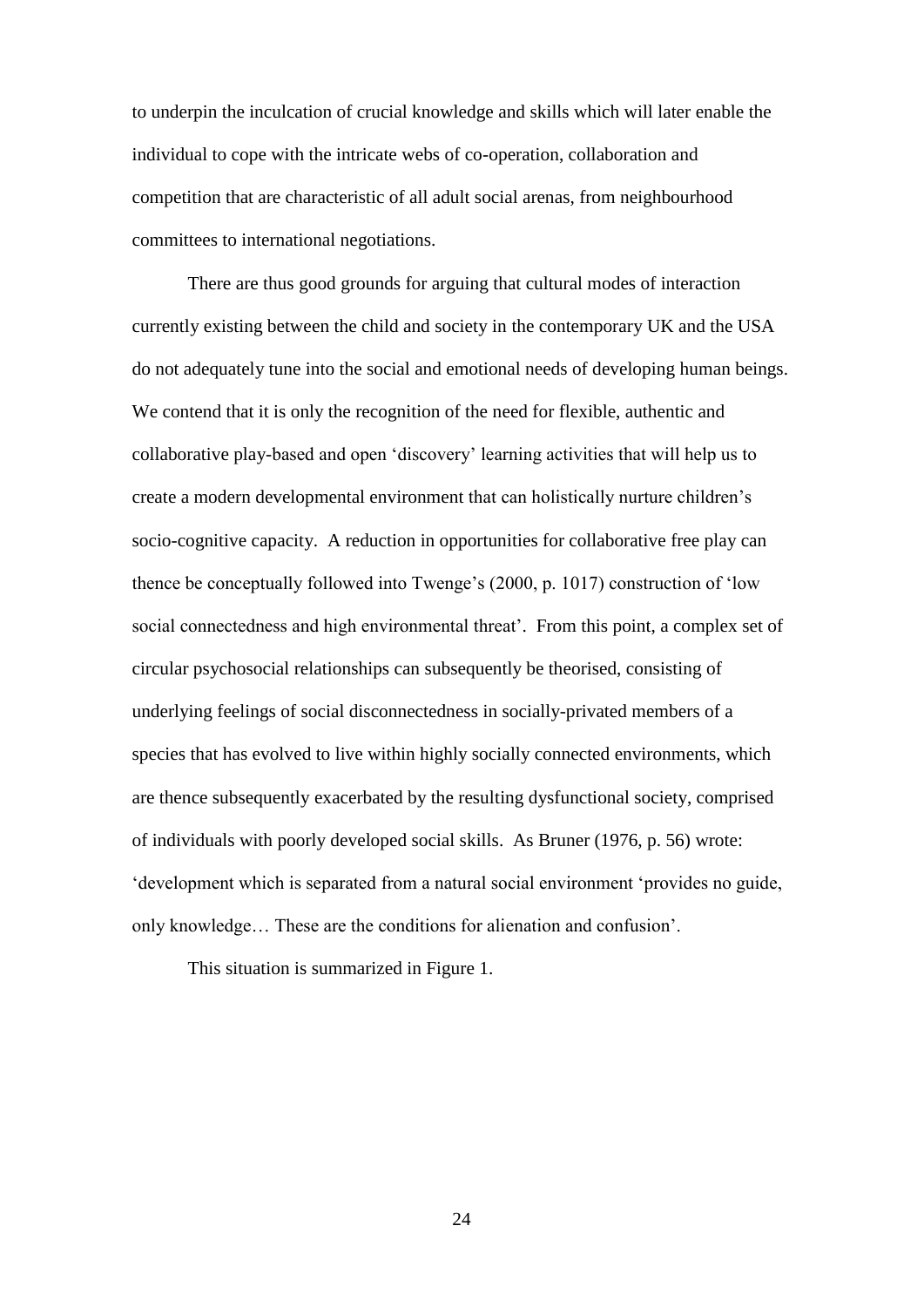

Figure 1: Individual and societal dysfunction interrelationships resulting from sociallyprivated developmental experiences in a significant proportion of one or more generations (Jarvis, Newman, and George, in press).

## As UNICEF propose:

It is through relationships with peers that children experiment with social roles and learn and practise the control of aggression, the management of conflict, the earning of respect and friendship, discussion of feelings, appreciation of diversity, and awareness of the needs and feelings of others (UNICEF, 2013, p. 11).

We therefore propose that policy creation for children and young people in the UK and the US should urgently be reconsidered, taking account of modes of interaction that best support the developmental processes of evolved human primates. Policies and practices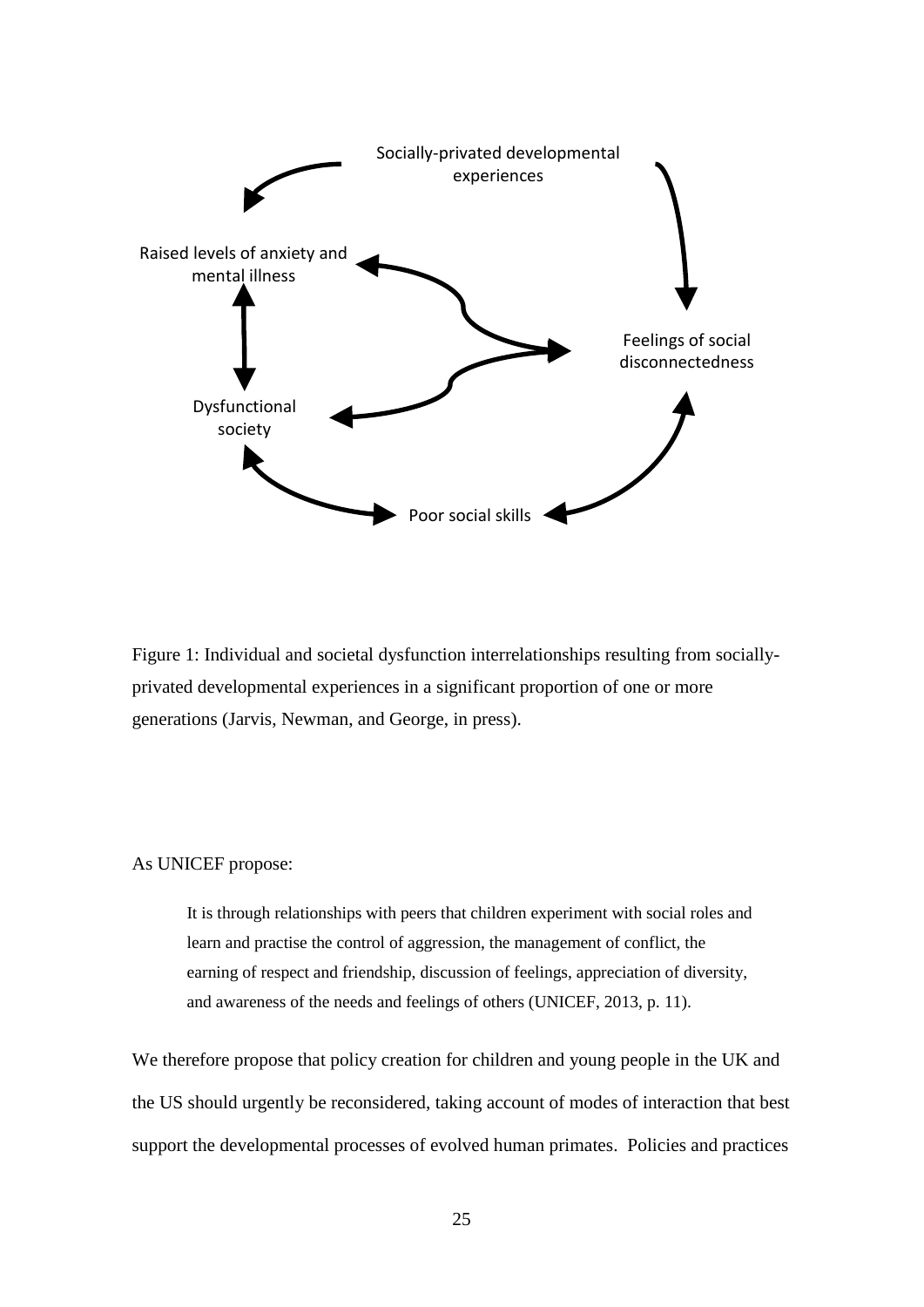should not, we contend, be narrowly predicated upon human beings as 'capital', in a world where children and young people's arenas become exploitative environments driven by commerce and consumption, and focussed upon what appears to be most expedient within national and international economies. 'School' as a public service was initially conceived as an environment in which human beings in mid-late childhood spent just a few hours each day in the classroom in order to inculcate the skills underpinning literacy, numeracy and for some, formal scientific and academic enquiry. Perhaps, then, rather than continuing to be developmentally constricted in such an unbalanced fashion by the traditional model of school/school-oriented environments dominated by highly directive, target-driven adults as the answer to all children's development needs, we should instead be considering how to create 'policies... grounded on the best available evidence of what human beings are *like*' (Singer, 1999, p. 61). One suggestion that could be tabled for discussion is the concept of newly conceived neighbourhood/community oriented arenas which, from mid-childhood onwards, work in a fully equal partnership with more formal education facilities, the latter dealing with academic education, and the former offering an organic environment designed to facilitate the free play, discovery activities, and the resulting relationships that support healthy, holistic development and learning.

#### **Note on referencing:**

1. In view of the posthumous publication of much of Wittgenstein's work, and of the translations into English, the following initials rather than dates have been used, with one exception, to refer to his work.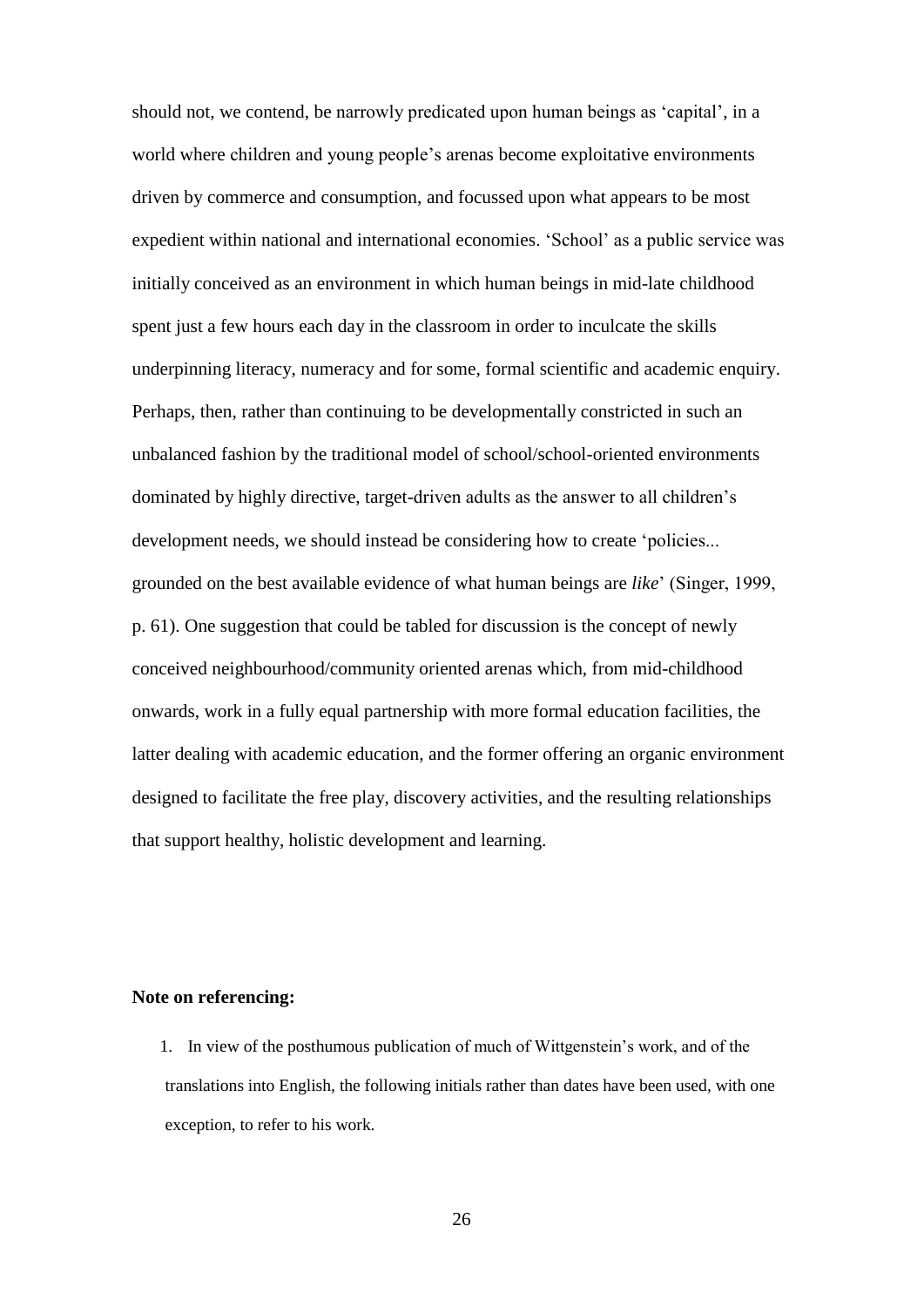| Abbreviation | Title                        | Date of writing |
|--------------|------------------------------|-----------------|
| PI           | Philosophical Investigations | 1930-1949       |
| Z            | <i>Zettel</i>                | 1945-1948       |
| OC           | On Certainty                 | 1949–1951       |

In each case references to sections in Wittgenstein's work are given by the section number for example: (Wittgenstein, *PI*, §347), or the page number for the English translation, for example: (Wittgenstein, *PI*, p. 229e).

# **References**

- Bishop, J., and Curtis, M. (2001). *Play today in the primary school playground.*  Buckingham: Open University Press.
- Bjorklund, D., and Pellegrini, A. (2000). Child development and evolutionary psychology. *Child Development, 71(6)*, 1687–1708. Retrieved from http://bernard.pitzer.edu/~dmoore/psych199s03articles/Bjorklund.pdf
- Blatchford, P., and Baines, E. (2008). *A follow up national survey of breaktimes in primary and secondary schools*. Final Report to the Nuffield Foundation. Retrieved from:

http://www.nuffieldfoundation.org/sites/default/files/Breaktimes\_Final%20repor t\_Blatchford.pdf

Braza, F., Braza, P., Carreras, M., Muñoz, J., Sánchez-Martín, J., Azurmendi, A., Sorozabal, A., García, A., and Cardas, J. (2007). Behavioral profiles of different types of social status in preschool children: An observational approach. *Social Behavior and Personality: an international journal, 35(2),* 195–212. Retrieved from http://www.ingentaconnect.com/content/sbp/sbp/2007/00000035/00000002/art0

0005

Breitborde, M., and Swiniarski, L. (2006). *Teaching on principle and promise: The foundations of education*. Boston: Houghton Mifflin Company.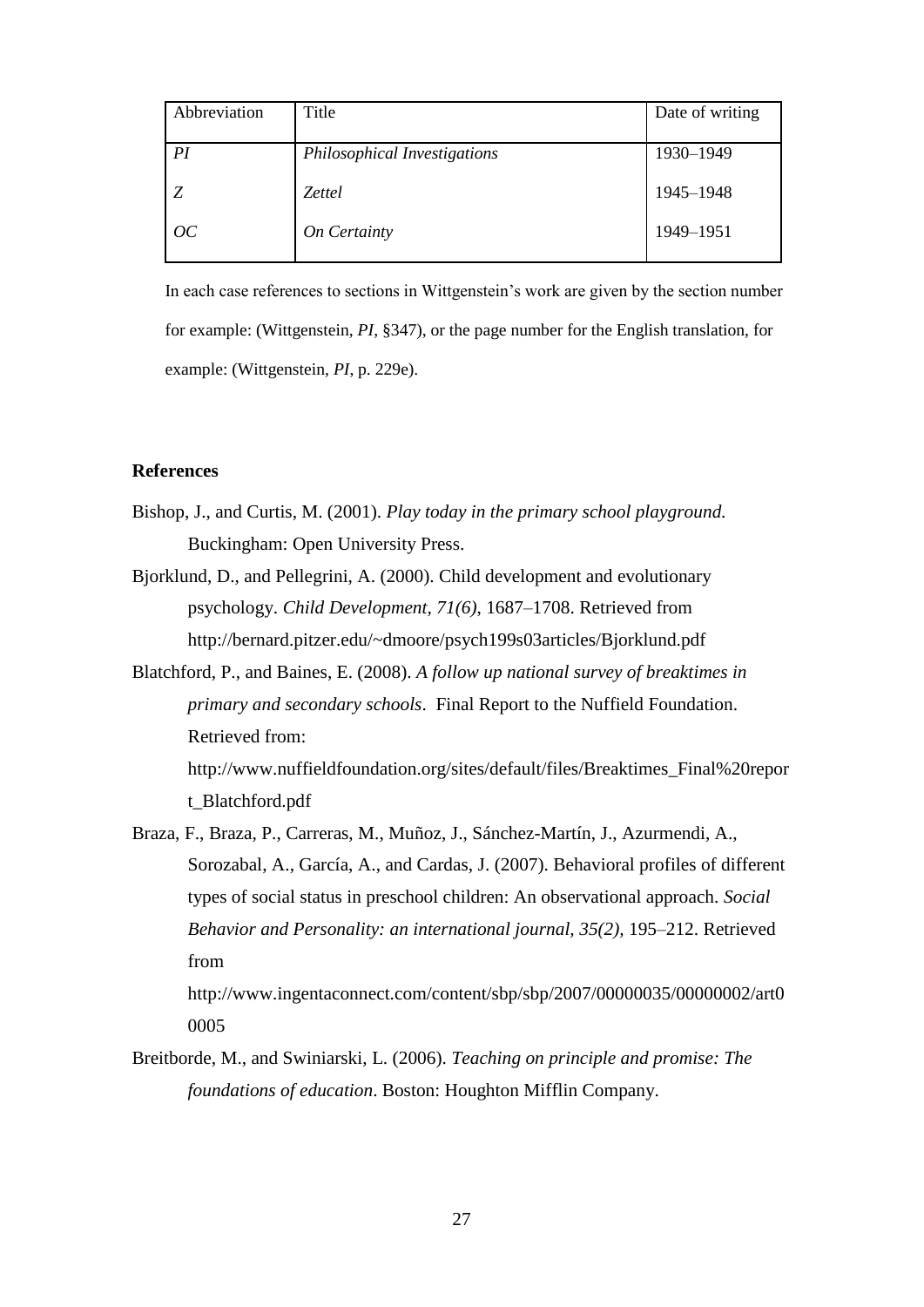Bruner, J. (1976). Nature and uses of immaturity. In J.S. Bruner, A. Jolly, and K. Sylva (Eds.) *Play: Its role in development and evolution* (pp. 28–64). New York: Basic Books.

Bruner, J. (1986). *Actual minds, possible worlds*. Cambridge, MA: Harvard.

- Bryman, A. (1999). *The Disneyization of society*. Retrieved from http://www.canyons.edu/Faculty/haugent/Disneyization%20of%20Society%20A rticle.pdf
- Chang, H-Y. (2010). A preliminary study on the kidult phenomenon of product design. Unpublished Master's Thesis: etd-0713110-171025. National Taiwan University of Science and Technology. Retrieved from [http://140.118.33.1/ETD-db/ETD](http://140.118.33.1/ETD-db/ETD-search/view_etd?URN=etd-0713110-171025)[search/view\\_etd?URN=etd-0713110-171025.](http://140.118.33.1/ETD-db/ETD-search/view_etd?URN=etd-0713110-171025)
- Chudacoff, H. (2007). *Children at play: An American history*. New York: New York University Press.
- Collishaw, S., Maughan, B., Goodman, R., and Pickles, A. (2004). Time trends in adolescent mental health. *Journal of Child Psychology and Psychiatry, 45(8),* 1350–1362. doi: 10.1111/j.1469-7610.2004.00335.x

Corsaro, W. (1997). *The sociology of childhood*. Thousand Oaks, CA: Pine Forge Press.

- Department for Education [DfE] (2012). *Statutory framework for the Early Years Foundation Stage.* Runcorn: Department for Education. Retrieved from http://media.education.gov.uk/assets/files/pdf/e/eyfs%20statutory%20framework %20march%202012.pdf
- Department for Education and Skills [DFES] (2005). *Excellence and Enjoyment: social and emotional aspects of learning guidance.* London: DFES.

Dewey, J. (1966). *Democracy and education.* New York: The Free Press.

Education Week (2009). *The Obama Education Plan: An Education Week Guide.* San Francisco CA: Jossey Bass.

Elkind, D. (2007). *The hurried child*. Cambridge, MA: DaCapo Press.

Fröbel, F. (1826). *On the Education of Man* [*Die Menschenerziehung*], Keilhau/Leipzig: Wienbrach (translated from the German and annotated by W.H. Hailmann). Retrieved from [http://babel.hathitrust.org/cgi/pt?num=1&u=1&seq=5&view=image&size=100](http://babel.hathitrust.org/cgi/pt?num=1&u=1&seq=5&view=image&size=100&id=inu.32000000336497&q1=occupations) [&id=inu.32000000336497&q1=occupations](http://babel.hathitrust.org/cgi/pt?num=1&u=1&seq=5&view=image&size=100&id=inu.32000000336497&q1=occupations)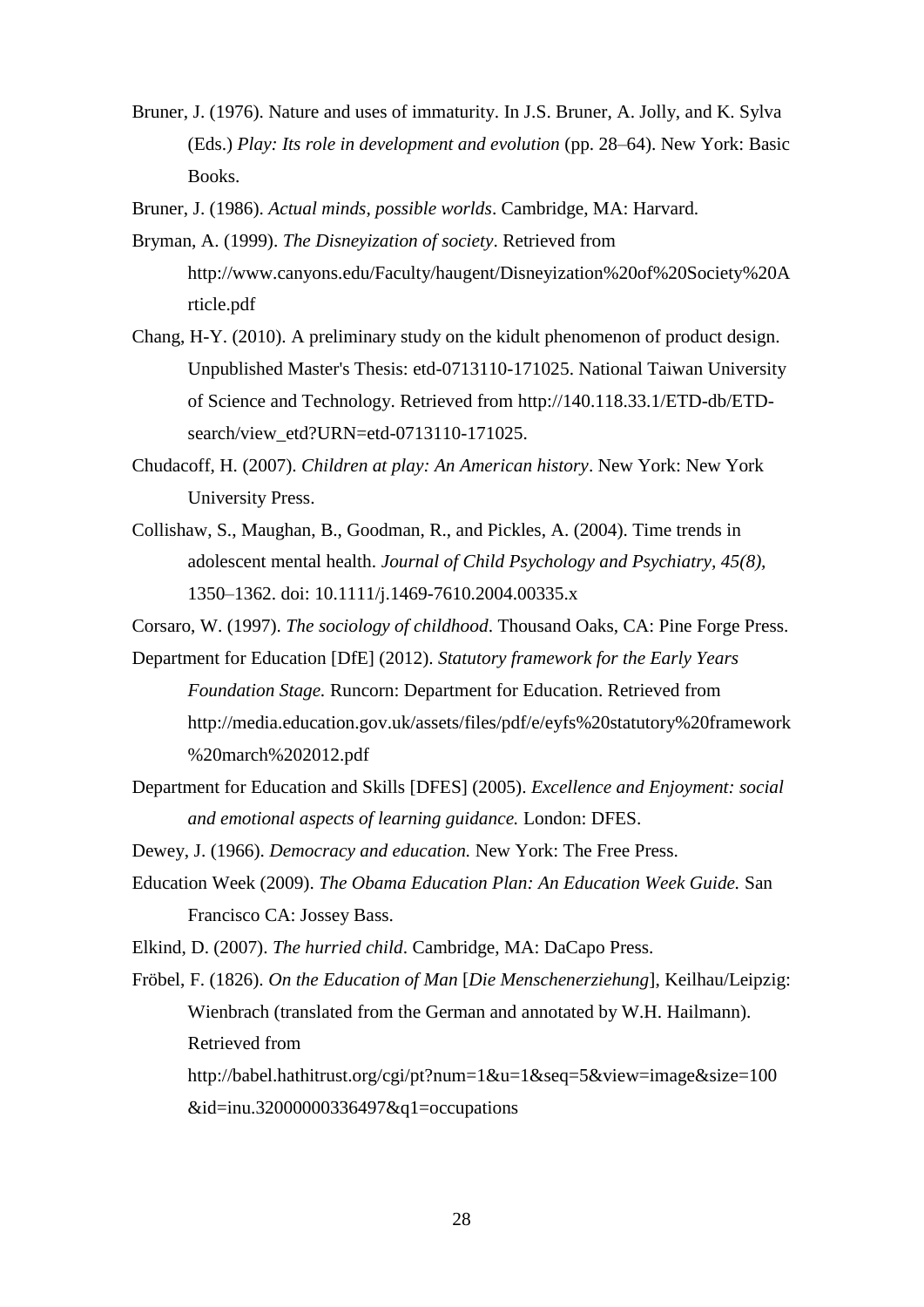- Fuller, B. (2007). *Standardized childhood: The political struggle over early education.* Stanford, CA: Stanford University Press.
- Gilroy, P. (1996). *Meaning without words: Philosophy and non-verbal communication.*  Aldershot: Avebury.
- Gordon, N., Burke, S., Akil, H., Watson, S., and Panksepp, J. (2003). Socially-induced brain 'fertilisation': play promotes brain derived neurotrophic factor transcription in the amygdala and dorsolateral frontal cortex in juvenile rats. *Neuroscience letters, 341(1),* 17–20. Retrieved from http://www.sciencedirect.com/science/article/pii/S0304394003001587
- Gray, P. (2011). The decline of play and the rise of psychopathology in children and adolescents. *American Journal of Play*, *3(4),* 443–463. Retrieved from http://www.journalofplay.org
- Gray, P. (2012). The value of a play-filled childhood in the development of the huntergatherer individual. In D. Naravaez, J. Panksepp, A. Schore, and T. Gleason (Eds.), *Evolution, early experience and human development: From research to practice and policy* (pp. 352–370)*.* New York: Oxford University Press.
- Grimes, S., and Regan Shade, L. (2005). Neopian economics of play: children's cyberpets and online communities as immersive advertising in NeoPets.com. *International Journal of Media and Cultural Politics*, *1(2),* 181–198. Retrieved from

http://www.academia.edu/183321/Neopian\_economics\_of\_play\_childrens\_cybe rpets\_and\_online\_communities\_as\_immersive\_advertising\_in\_NeoPets.com

Henley, J., McBride, J., Milligan, J., and Nichols, J. (2007). Robbing elementary students of their childhood: the perils of No Child Left Behind. *Education, 128(1)*, 56–63. Retrieved from

http://kellywilliams.wiki.westga.edu/file/view/perils+of+NCLB.pdf

- Hood, B. (2012). *The self-illusion: How the social brain creates identity*. New York: Oxford University Press.
- Huizinga, J. (1949). *Homo Ludens: a study of the play element in culture* (English edition). London: Routledge and Kegan Paul. Retrieved from http://art.yale.edu/file\_columns/0000/1474/homo\_ludens\_johan\_huizinga\_routle dge\_1949\_.pdf
- Jarvis, P. (2009). Play, narrative and learning in education: a biocultural perspective. *Educational and Child Psychology*, *26(2)*, 66–76. Retrieved from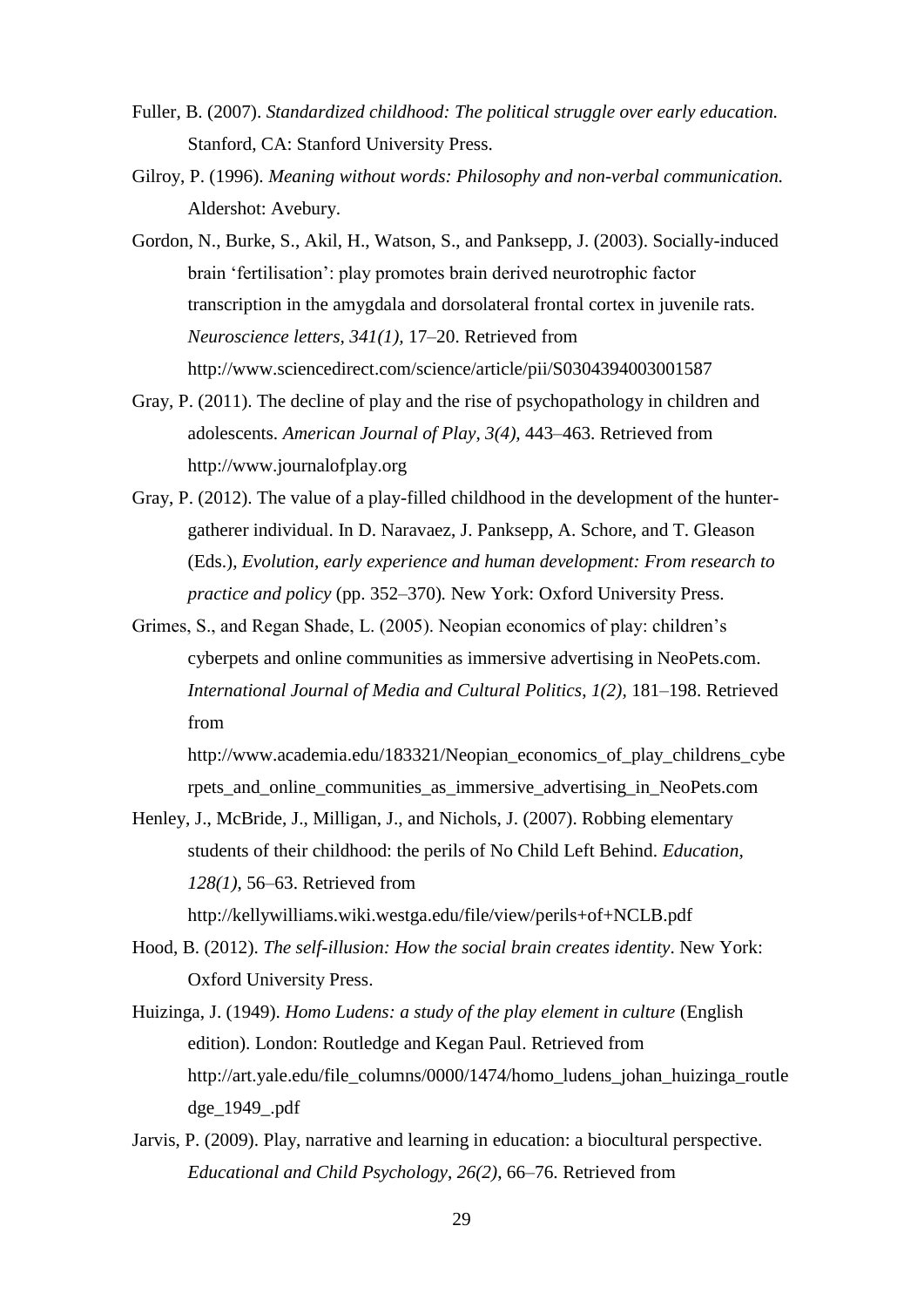http://kenniscentrumfe.hu.nl.accept.evident.nl/Data/Lectoraten/~/media/KENNI SCENTRA/Documents/FE/Lectoraat%20Spel/Play%20and%20learning%20in% 20educational%20settings.pdf#page=66

- Jarvis, P., Newman, S., and George, J. (in press). Play, learning for life: in pursuit of well-being through play. In A. Brock, P. Jarvis, and Y. Olusoga (in press), *Perspectives on play: Learning for life* (2<sup>nd</sup> ed.). Harlow: Pearson Longman (in press).
- Lancy, D. (2007). Accounting for variability in mother-child play. *American Anthropologist*, *109(2),* 273–284 doi: 10.1525/AA.2007.109.2.273. Retrieved from http://onlinelibrary.wiley.com/doi/10.1525/aa.2007.109.2.273/pdf
- Layard, R., and Dunn, J. (2009). *A good childhood: Searching for values in a competitive age*. London: Penguin.
- McNess, E., Broadfoot, P., and Osborn, M. (2003). Is the effective compromising the affective?. *British Education Research Journal*, *29(2),* 243–257. doi: 10/1080/0141192032000060966
- Malcolm, N. (1981). *Wittgenstein: The relation of language to instinctive behaviour.* Swansea: University College of Swansea.
- Marsh, J. (2010). Young children's play in online virtual worlds. *Journal of Early Childhood Research, 8(23)*, 24–39. doi: 10.1177/1476718X09345406
- Maughan, B., Collishaw, S., Meltzer, H., and Goodman, R. (2008). Recent trends in UK child and adolescent mental health. *Social Psychiatry and Psychiatric Epidemiology*, *43*, 305–310. doi: 10.1007/s00127-008-0310-8
- Miller, E., and Almon, J. (2009). *Summary and recommendations of crisis in the kindergarten: Why children need to play in school*. College Park. MD: Alliance for Childhood.
- Moghaddam, F.M. (2003). Interobjectivity and culture. *Culture and Psychology*, *9*, 221–232. Referred to in F.M. Moghaddam (2010). Intersubjectivity, interobjectivity, and the embryonic fallacy in developmental science. *Culture and Psychology, 16(4),* 465–475. doi: 10.1177/1354067X10380160
- Moghaddam, F.M. (2010). Intersubjectivity, interobjectivity, and the embryonic fallacy in developmental science. *Culture and Psychology*, *16(4),* 465–475. doi: 10.1177/1354067X10380160
- Montessori, M. (1972). *Spontaneous activity in education: The advanced Montessori method.* New York: Schocken Books.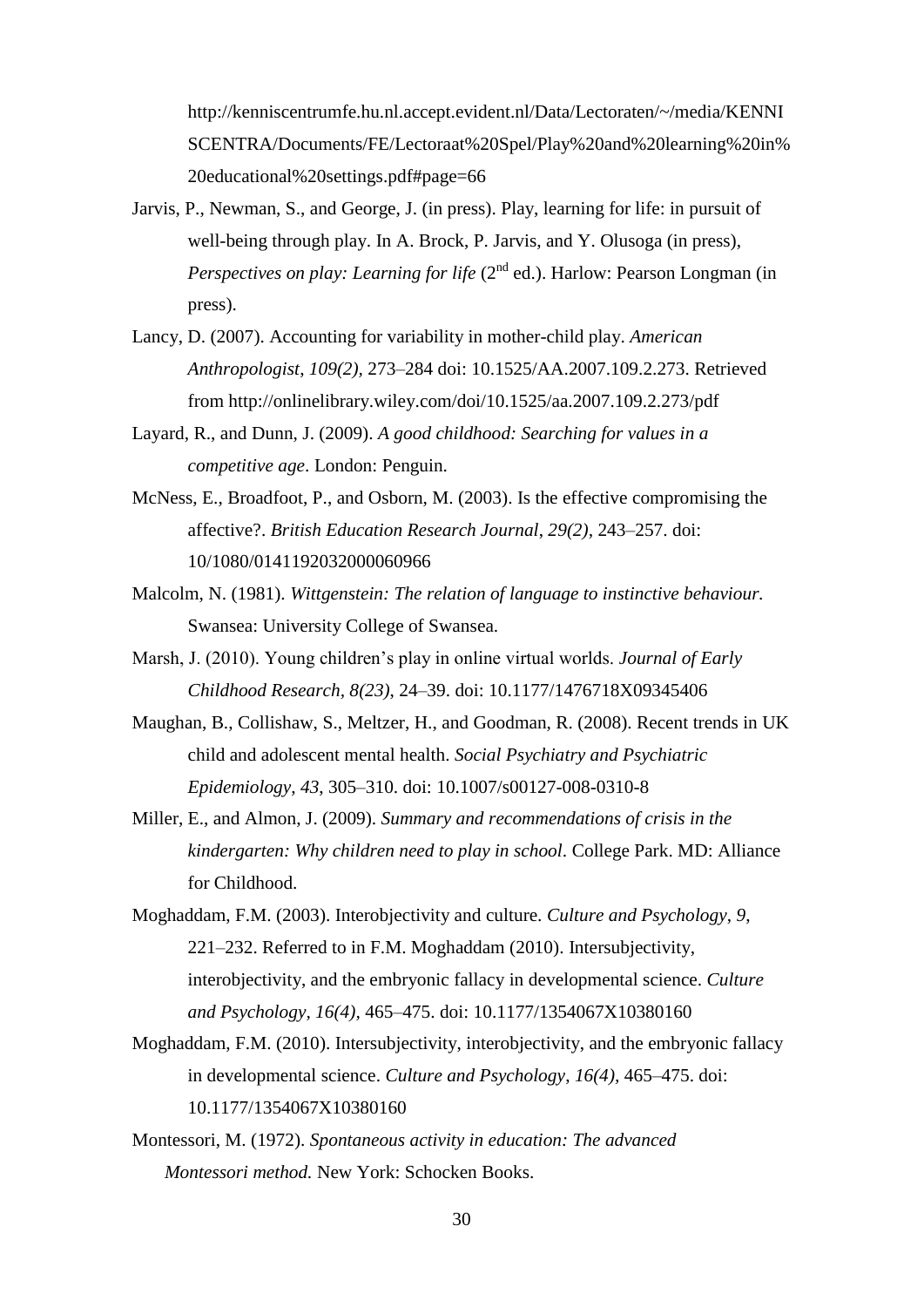- Naravaez, D., Panksepp, J., Schore, A., and Gleason, T. (2012). *Evolution, early experience and human development: From research to practice and policy.* New York: Oxford University Press.
- Nielson, M. (2011). Imitation, pretend play, and childhood: Essential elements in the evolution of human culture?. *Journal of Comparative Psychology, 126(2),* 170– 181. doi: [10.1037/a0025168](http://psycnet.apa.org/doi/10.1037/a0025168)
- Noddings, N. (2007). *Philosophy of education* (2nd ed.). Cambridge, MA: Westview Press.
- Office for National Statistics (2005). *Mental health of children and young people in Great Britain, 2004*. Basingstoke: Palgrave Macmillan. Retrieved from https://catalogue.ic.nhs.uk/publications/mental-health/surveys/ment-heal-chilyoun-peop-gb-2004/ment-heal-chil-youn-peop-gb-2004-rep1.pdf
- OFSTED (2012). *The report of Her Majesty's Chief Inspector of Education, Children's Services and Skills: Early Years*. Manchester: OFSTED Publications Centre. Retrieved from http://www.ofsted.gov.uk/resources/report-of-her-majestyschief-inspector-of-education-childrens-services-and-skills-early-years
- Opie, I., and Opie, P. (1969). *Children's games in street and playground.* London: Oxford University Press.
- Pellegrini, A. (1991). A longitudinal study of popular and rejected children's roughand-tumble play. *Early Education and Development, 2(3)*, 205–213. doi: 10.1207/s15566935eed0203\_3 Retrieved from http://www.tandfonline.com/doi/abs/10.1207/s15566935eed0203\_3#.Ug-H6FxwbmI
- Pellegrini, A., and Blatchford, P. (2000). *The Child at School.* London: Arnold.
- Pellegrini, A., and Blatchford, P. (2002). Time for a Break. *The Psychologist, 15*(2), 60–62. Retrieved from http://www.thepsychologist.org.uk/
- Pellegrini, A., and Bohn-Gettler, C. (2013). The Benefits of Recess in Primary School. *Scholarpedia, 8(2)*. doi: 10.4249.scholarpedia.30448 Retrieved from: http://www.scholarpedia.org/article/The\_Benefits\_of\_Recess\_in\_Primary\_Scho ol
- Pellegrini, A., Dupuis, D., and Smith, P.K. (2007). Play in evolution and development. *Developmental Review*, *27*, 261–276. Retrieved from http://evolution.binghamton.edu/evos/wpcontent/uploads/2008/11/Pellegrini01.pdf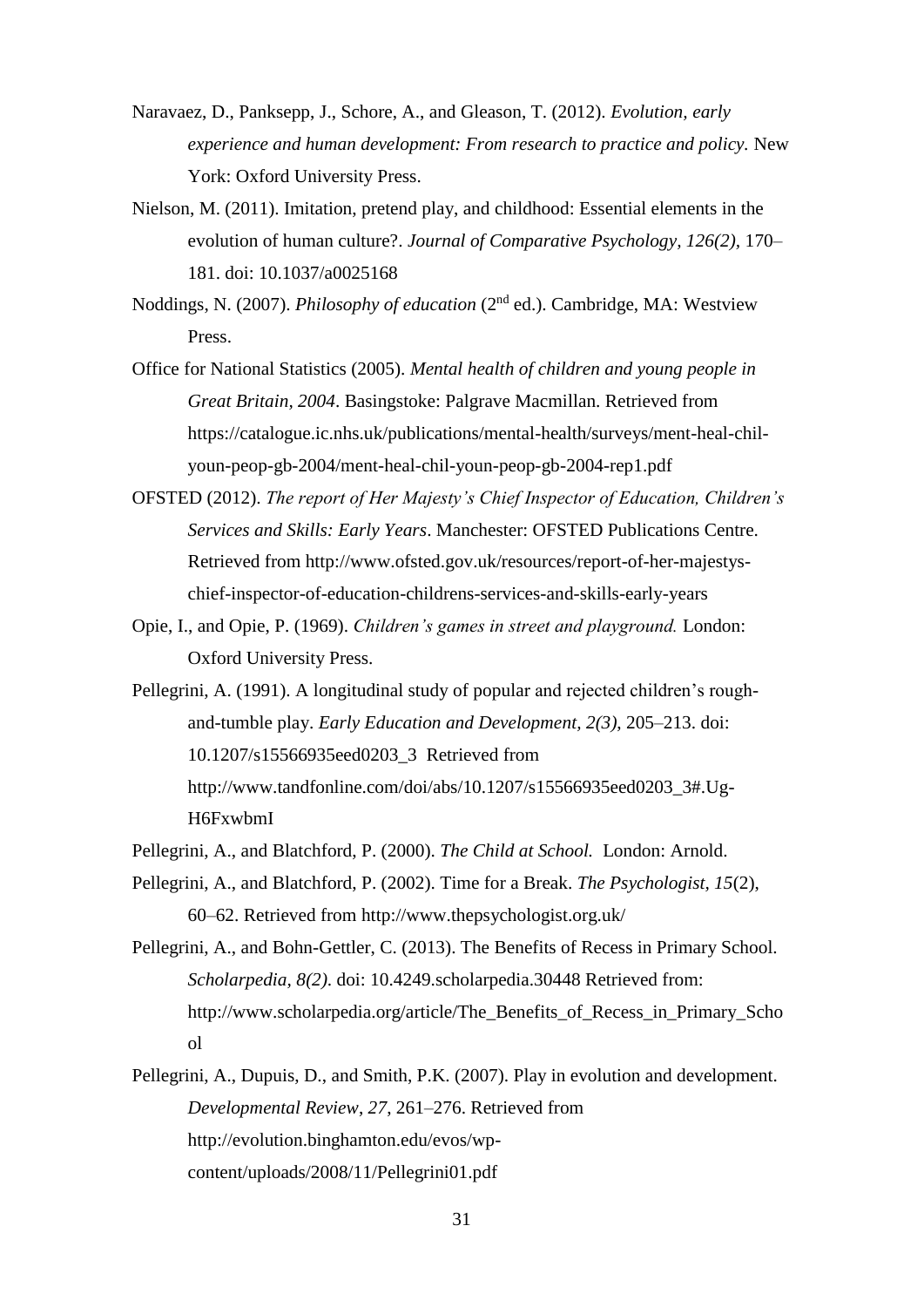- Pellis, S., and Pellis, V. (2007). Rough-and-Tumble Play and the Development of the Social Brain. *Current Directions in Psychological Science, 16(2)*, 95–98. doi: 10.1111/j.1467-8721.2007.00483.x Retrieved from: http://cdp.sagepub.com/content/16/2/95.abstract
- Pellis, S., and Pellis, V. (2012). Play-fighting during early childhood and its role in preventing later chronic aggression. In R.E. Tremblay, M. Boivin, and R.DeV. Peters (Eds.) *Encyclopedia on Early Childhood Development* [online]. Montreal, Quebec: Centre of Excellence for Early Childhood Development and Strategic Knowledge Cluster on Early Child Development; 2012:1–4. Retrieved from: http://www.child-encyclopedia.com/documents/PellisANGxp1.pdf
- Pitcher, G. (1964). *The philosophy of Wittgenstein.* Englewood Cliffs, NJ: Prentice-Hall.
- Postman, N. (1982). *The disappearance of childhood*. New York: Delacorte Press.
- Reay, D., and Wiliam, D. (1999). 'I'll be a nothing': structure, agency and the construction of identity through assessment. *British Educational Research Journal*, *25(3),* 343–354. doi: 10.1080/0141192990250305

Ridley, M. (2003). *Nature via nurture*. London: Fourth Estate.

- Rutgers, E. (2012). *He-Man action figures: Cartoon series history*. Retrieved from http://ezinearticles.com/?He-Man-Action-Figures:-Cartoon-Series-History&id=5404870
- Sammut, G., Daanen, P., and Sartawi, M. (2010). Interobjectivity: Redefining objectivity in cultural psychology. *Culture and Psychology*, *16(4),* 451–463. Referred to in F.M. Moghaddam (2010). Intersubjectivity, interobjectivity, and the embryonic fallacy in developmental science. *Culture and Psychology*, *16(4)*, 465–475. doi: 10.1177/1354067X10380160
- Santer, J., Griffiths, C., and Goodsall, D. (2007). *Free play in early childhood*. London: National Children's Bureau.
- Singer, P. (1999). *A Darwinian left: Politics, evolution and cooperation*. London: Weidenfeld and Nicolson.
- Spencer, C.P., and Gee, K. (2011). Environmental psychology. In Smith, P.K. and Hart, C.H. (eds) (2011) *Wiley-Blackwell Handbook of Childhood Social Development*. 2<sup>nd</sup> edition. Chichester: Wiley-Blackwell.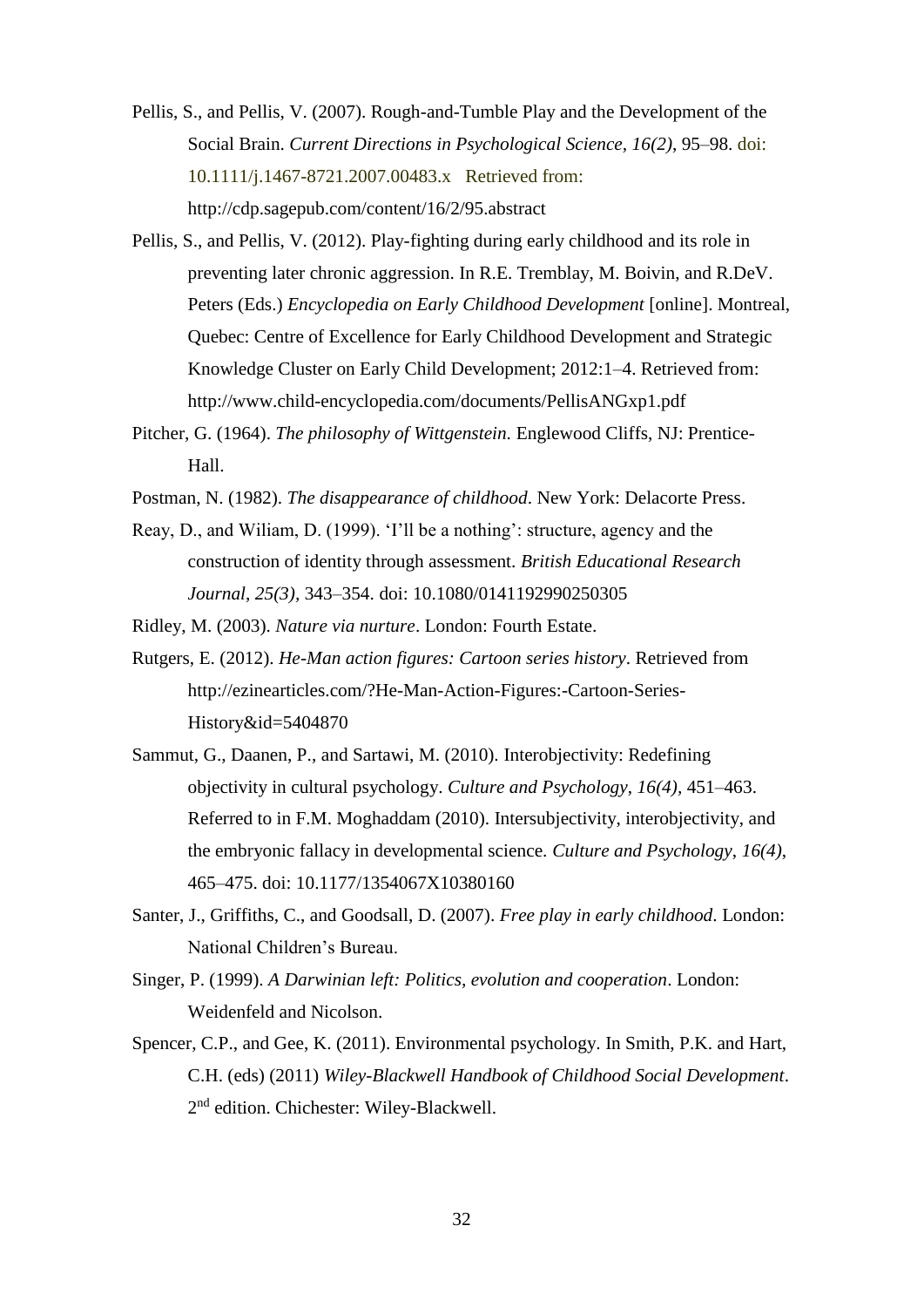- Swiniarski, L. (2006). Guest editorial: On behalf of children: Free universal preschool for all children. *Early Childhood Education Journal*, *33(4)*, 201–202. doi: 10.1007/s10643-006-0079-x
- Swiniarski, L. (2012). Teacher interviews for study on play in schools. Unpublished notes.
- The Children's Society (2012). *The Good Childhood Report 2012: A review of our children's well-being.* Leeds: The Children's Society. Retrieved from http://www.childrenssociety.org.uk/sites/default/files/tcs/good\_childhood\_report  $\_2012$ \_final $\_0$ .pdf
- The White House (2012). *Education: Knowledge and skills for the jobs of the future, K-12.* Retrieved from http://www.whitehouse.gov/issues/education/k-12
- Twenge, J. (2000). The age of anxiety? Birth cohort change in anxiety and neuroticism, 1952–1993. *Journal of Personality and Social Psychology, 79(6)*, 1007–1021. doi: 10.1O37//OO22-3514.79.6.1007
- UNICEF (2007). *An overview of child well-being in rich countries.* Florence: UNICEF. Retrieved from http://www.unicef-

icdc.org/presscentre/presskit/reportcard7/rc7\_eng.pdf

- UNICEF (2013). *Child well-being in rich countries: a comparative overview.* Florence: UNICEF. Retrieved from: http://www.unicefirc.org/publications/pdf/rc11\_eng.pdf
- Whitebread, D., and Bingham, S. (2011). School readiness; a critical review of perspectives and evidence: Occasional Paper 2. TACTYC Conference, Birmingham: *Ready for School? Research, Reflection and Debate*. 11–12 November 2011. Retrieved from http://www.tactyc.org.uk/occasionalpapers/occasional-paper2.pdf
- Wittgenstein, L. (1935/1968). Wittgenstein's notes for lectures on 'Private Experience' and 'Sense Data' (R. Rhees (Ed.) (1968). *Philosophical Review*, *77*, 271–320. Reprinted as 'Private Experience' and 'Sense Data', in O.R. Jones (Ed.) (1971). *The Private Language Argument* (pp. 232–275). London: Macmillan.
- Wittgenstein, L. (1953/1958). *Philosophical investigations.* Oxford: Basil Blackwell  $(3<sup>rd</sup>$  edition 2001). [The German text, with a revised English translation by G.E.M. Anscombe.]
- Wittgenstein, L. (1967). *Zettel.* Oxford: Basil Blackwell (G.H. von Wright, R. Rhees, and G.E.M. Anscombe (Eds.)), (G.E.M. Anscombe, Trans.).